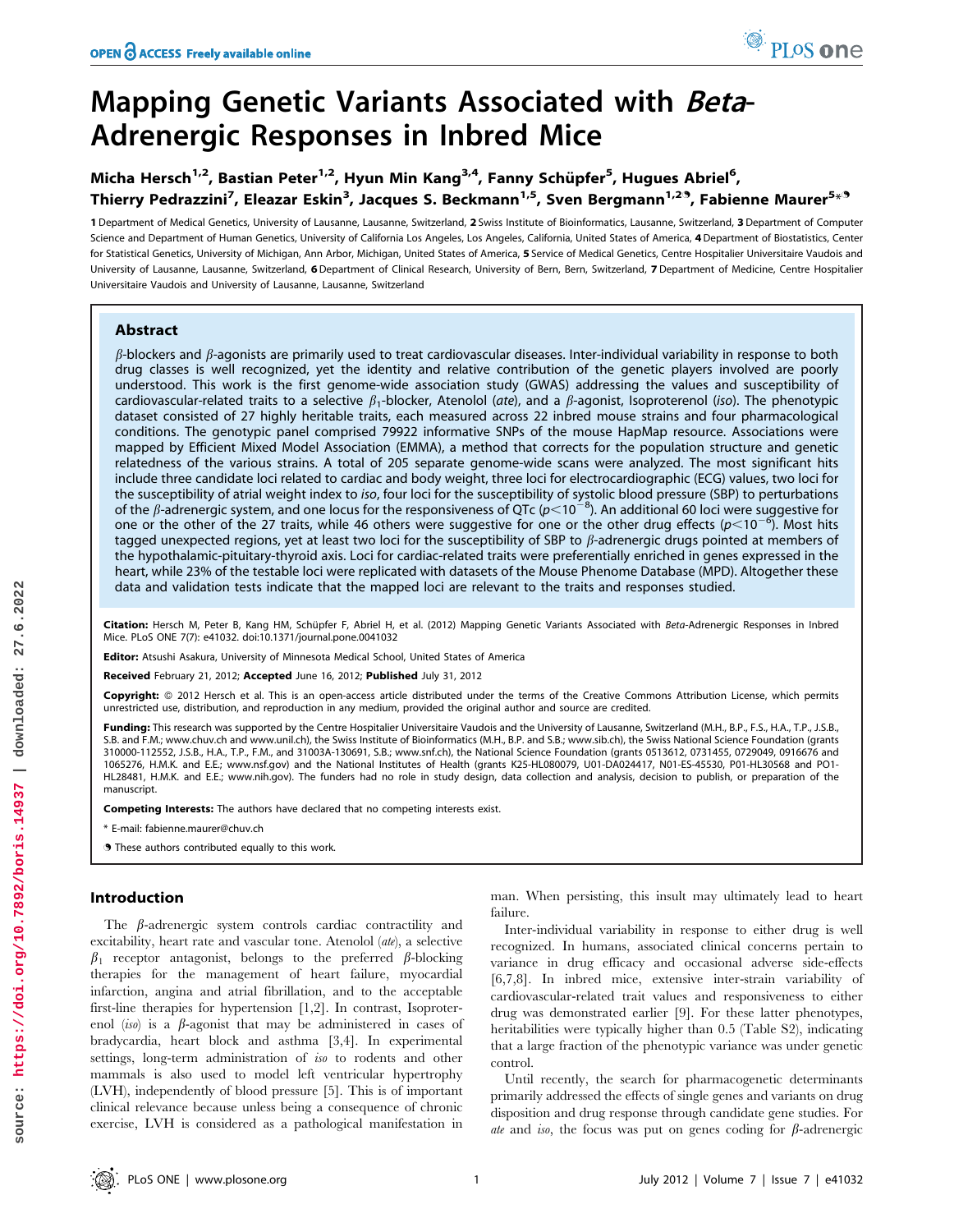receptors [10,11,12,13] and members of the downstream signaling pathways [6,14,15,16,17]. While convincing evidence indicated that variation within some of these candidates had an impact on therapy, it was acknowledged that the underlying genetic architecture involved additional, yet to be found determinants [6].

A more detailed understanding of these determinants and associated pathways may ultimately lead to new strategies for better tailored treatment in patients. Our aim was therefore to provide the scientific community with a set of complementary biological hypotheses regarding the genetic determinants of the cardiovascular response to ate and iso. By generating candidate loci related to a given phenotype in an unbiased manner, genome-wide association studies (GWAS) offer a powerful tool to address this goal.

So far, a small number of GWAS have successfully addressed drug responses or (adverse) effects in humans [18] but none of them was centered on  $\beta$ -blockers or  $\beta$ -agonists [19]. Specific difficulties, pertaining to sample size, replication of findings, phenotype heterogeneity and effect size, make that these investigations are particularly challenging to implement in humans [18]. Moreover, controlling for environmental confounders such as compliance to drug prescription, poly-medication, placebo effect or diet, to name a few, can be difficult.

To overcome these limitations, our experiments were performed in a genetic reference population (GRP) of 22 inbred mouse strains. The benefit of using such a GRP is that because it is genetically stable and reproducible, it allows data integration across time and (independent) studies and creates the possibility to uncover relationships among genes, pathways, and diseases in well controlled conditions. The phenotypic dataset consisted of the 27 cardiovascular-related traits measured earlier across the various strains and conditions of treatment [9]. To screen for candidate loci, we used efficient mixed model association (EMMA) mapping, a method that corrects for the complex population structure and genetic relatedness of the inbred strains [20], and applied conservative adjustment for multiple hypotheses testing.

In a first series of 105 analyses, we searched for associations between the non-transformed values of the 27 traits and ca 80000 informative SNPs of the mouse HapMap resource [21]. In the second part of the study, we probed 100 genome-wide scans for markers associated with pharmacological effects, using approximated values of trait responsiveness. To substantiate the mapped loci further, we investigated potential overlaps with independent functional or genetic evidence obtained in the literature and various databases of linkage studies, animal mutants and human GWAS [19,22,23]. We then show that the loci mapped for cardiac traits are enriched for genes expressed in the heart, while a significant fraction (23%) of the testable candidates are replicated in independent cohorts of the MPD [24].

## Results

## 1. GWAS of 27 trait values measured across 22 mouse strains and four drug conditions

The dataset of 27 phenotypes measured across 22 inbred mouse strains and four drug conditions was described earlier (Table S1 and [9]). On average, eight to ten biological replicates were characterized in each strain and treatment condition. To probe for associations between these values and the informative SNPs of the mouse HapMap [21], we generated a separate genome-wide analysis for each trait and treatment condition (ctr, ate, iso1 or iso10 [9]). With the exception of normalized cardiac indices (AWI, VWI), phenotypes were not adjusted or transformed prior to searching for associations. In total, 105 EMMA scans were

produced (Figures S1, S2, S3 and S4). Quantile-quantile plots (QQ-plots) were used to monitor the quality of the GWAS. Hits were declared nominally significant for  $p$ -values  $\leq 10^{-8}$  and suggestive for p-values ranging from  $10^{-6}$  to  $10^{-8}$  (Material and Methods, Figure S11).

Based on these filters, 50 genome-wide scans produced at least one suggestive association, 39 had no hit and 16 were excluded because they demonstrated an inflation of  $p$ -values of low to moderate significance (Figures S1, S2, S3 and S4, Table S3). Careful examination of the allelic patterns underlying the significant SNPs, followed by manual imputation of those with missing alleles, indicated that nine loci were likely candidates, two of which shared identical strain distribution patterns (SDPs) on separate chromosomes (Table 1). In addition, 60 other loci were suggestive for one or the other of the 27 traits (Table S3).

In the paragraphs below, we provide detailed descriptions of the mapping results for the traits related to body weight (BWS, BWE), cardiac weight (HW, VW and AW), cardiac indices (VWI and AWI), systolic blood pressure (SBP), heart rate (HR) and ECG values. Readers less interested in these details are referred to Figure 1 for a synoptic view and to Discussion for a general perspective of these results.

## Non-adjusted weight of the heart and cardiac compartments (HW, VW, AW)

The morphological phenotypes were robust and highly correlated [9]. Of all the EMMA scans obtained with these traits, those for non-adjusted weight of the cardiac atria (AW) produced the strongest hits ( $-\log_{10} p = 15.9$ ; Table 1). While no hit passed the threshold of suggestive significance for non-adjusted HW and VW (Figures S1, S2, S3 and S4), a small number of additional candidates were mapped for body weight and cardiac indices.

In the panel A of Figure 2, the four Manhattan plots for AW one per treatment condition - are superimposed. Highly significant hits mapped onto two ca 8 Mb-apart regions of chr 5, called loci 1 and 2 (Table 1, Figure 2). The number of SNPs with low genomewide *p*-values was well above that expected by chance, in particular for values measured in ctr and ate-treated mice (Figure 2B).

Locus 1 is a 1.5 Mb segment spanning 18 genes. It is delineated by nine highly significant and 24 suggestive markers preferentially associated with AW of ate-treated mice (Table 1). The top positions were replicated in the *ctr* and *iso1*-treated cohorts, albeit at slightly reduced significance (Figures S1, S2, S3 and S4, Table S3).

Locus 2 encompasses a 1 Mb region tagged by one significant and one suggestive SNPs associated with AW of ctr mice. Similarly to locus 1, the top hit was suggestively replicated with AW of ateand iso1-treated animals.

Both loci were also significant when considering AW of all mice, using treatment as a covariate in EMMA (data not shown). They further overlapped with some of the very few suggestive SNPs retrieved with body weight (BWS for both loci and BWE for locus 2; Figures S1, S2, S3 and S4, Table S3). In contrast, their association scores with the other phenotypes, in particular normalized cardiac indices (AWI and VWI or HWI), were low.

Both intervals include several genes, of which Npffr2 (neuropeptide FF receptor 2), Adamts3 (a metalloproteinase of the ECM), Alb (serum albumin),  $Af\!p$  (*á*-feto-protein),  $Af\!m$  (*afamin*), and 1700007G11Rik carry the most significant hits (Figure 2). Our microarrays indicated that Cox18 and Ankrd17 were expressed in mouse cardiac ventricles, while the other transcripts were either low (Adamts3) or absent (Table S5). Functional studies in animal models [22] pointed at possible roles in cardiovascular- and/or growth-related phenotypes for Ankrd17 (locus 1) and Prkg2 (which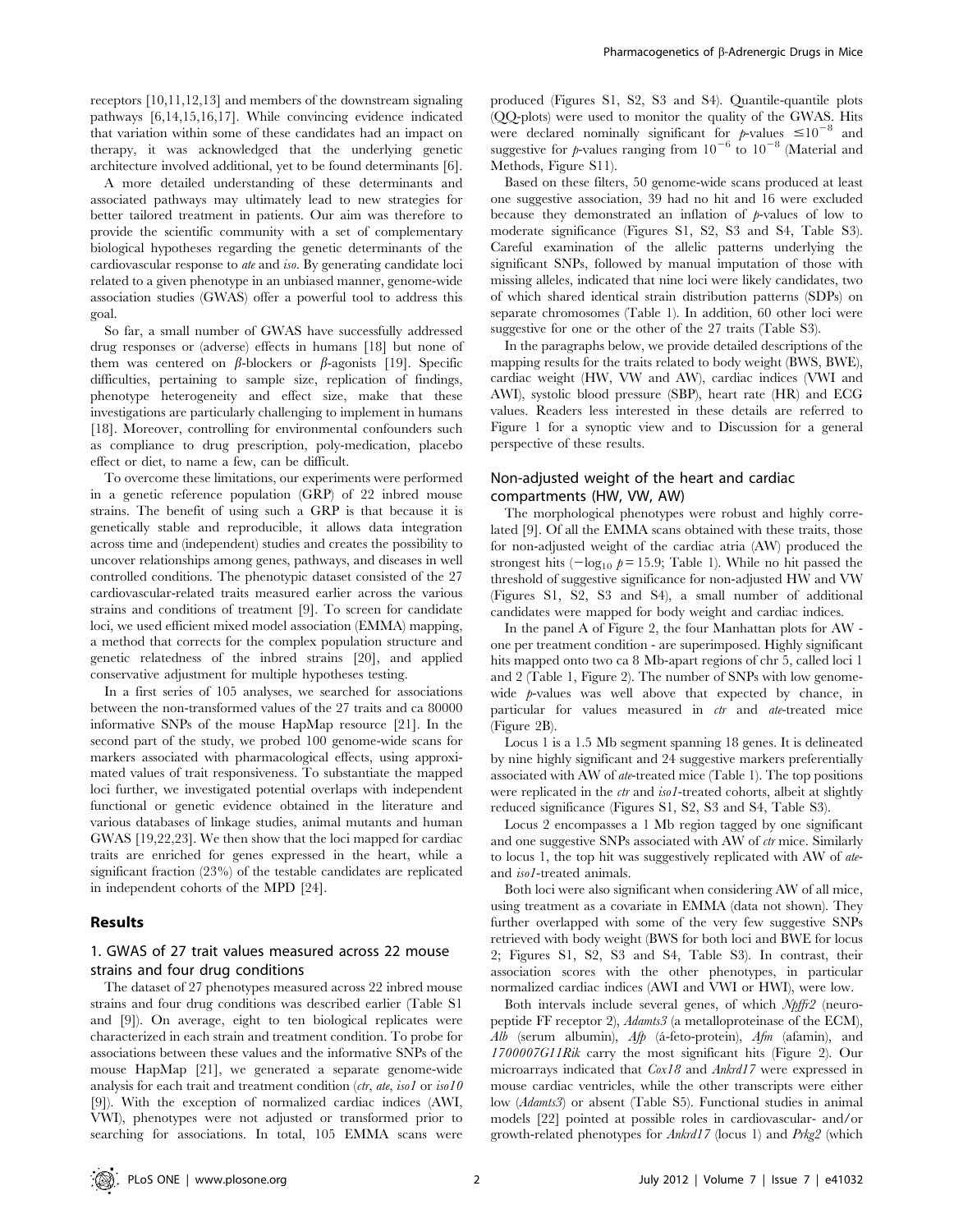| L٥c       | Ğ              | Pos                                                                                                                                                                                                                                                                                                                                                                                                                            | Trait          | Treatmt | allele<br>Ϊg    | allele<br>έ    | 9gs                                            | Top p-val              | Corr. p-val            | Effect size | Corr. Effect<br>size | Tagged genes                                                                                                                                                | Summary    |
|-----------|----------------|--------------------------------------------------------------------------------------------------------------------------------------------------------------------------------------------------------------------------------------------------------------------------------------------------------------------------------------------------------------------------------------------------------------------------------|----------------|---------|-----------------|----------------|------------------------------------------------|------------------------|------------------------|-------------|----------------------|-------------------------------------------------------------------------------------------------------------------------------------------------------------|------------|
|           |                | 89981612-91491392                                                                                                                                                                                                                                                                                                                                                                                                              | <b>AW</b>      | ate     | 2               | $\overline{a}$ | $\overline{u}$                                 | $1.27 \times 10^{-16}$ |                        | 2.06 mg     |                      | Ankrd17, Afp, Afm<br>Npffr2, Adamts3,                                                                                                                       | candidate  |
| $\sim$    | 5              | 97755919-98799267                                                                                                                                                                                                                                                                                                                                                                                                              | λW             | đ       | m               | ō              | J                                              | $8.16 \times 10^{-10}$ |                        | 1.96 mg     |                      | 1700007G1Rik                                                                                                                                                | candidate  |
| 3         | 15             | 96603063-96941901                                                                                                                                                                                                                                                                                                                                                                                                              | AW/BWS         | iso 1   | $\overline{2}$  | $\infty$       | incomplete                                     | $9.79\times10^{-9}$    |                        | 0.057 mg/g  |                      | intergenic                                                                                                                                                  | candidate  |
| ₹         | O              | 78327461-78433200                                                                                                                                                                                                                                                                                                                                                                                                              | WA/AW          | 01 osi  | $\overline{5}$  | Ľn             | incomplete                                     | $4.66 \times 10^{-10}$ | $8.87 \times 10^{-11}$ | 3.91        | 3.85                 | Reg3d                                                                                                                                                       | candidate  |
| S         |                | 129765856                                                                                                                                                                                                                                                                                                                                                                                                                      | WA/AW          | tr      | $\frac{6}{2}$   | 6              | $\overline{a}$                                 | $4.65 \times 10^{-9}$  |                        | 3.77        |                      | Prkcb                                                                                                                                                       | candidate  |
| তঁ        | ō              | 115307951-115706566                                                                                                                                                                                                                                                                                                                                                                                                            | WA/AW          | 01 osi  | $\overline{1}$  | LO             | Į                                              | $8.87 \times 10^{-11}$ |                        | 3.85        |                      | intergenic                                                                                                                                                  | candidate  |
| 7#        |                | 8754798-26103095                                                                                                                                                                                                                                                                                                                                                                                                               | <b>BWE/BWS</b> | iso 10  | $\overline{17}$ | 4              | incomplete                                     | $3.77 \times 10^{-10}$ | $2.39 \times 10^{-8}$  | 0.125       | 0.121                | many                                                                                                                                                        | suggestive |
| Ō         | $\circ$        | 143980402-144448909                                                                                                                                                                                                                                                                                                                                                                                                            | QRS            | đ       | $\overline{4}$  | $^{\circ}$     | Į                                              | $3.76 \times 10^{-9}$  |                        | 2.06 ms     |                      | Sox5                                                                                                                                                        | candidate  |
| $\approx$ | 4              | 123753350                                                                                                                                                                                                                                                                                                                                                                                                                      | QΤC            | iso 10  | $\overline{4}$  | $\infty$       | $\overline{a}$                                 | $2.24 \times 10^{-9}$  |                        | 9.46 ms     |                      | intergenic                                                                                                                                                  | candidate  |
| Ξ         | $\overline{4}$ | 83530089                                                                                                                                                                                                                                                                                                                                                                                                                       | ŪΣ             | ate     | $\overline{4}$  | $^{\circ}$     | Ē                                              | $4.28 \times 10^{-10}$ |                        | $5.71$ ms   |                      | intergenic                                                                                                                                                  | candidate  |
| 17        |                | 40082962                                                                                                                                                                                                                                                                                                                                                                                                                       | <b>SBP</b>     | iso 1   | $\frac{6}{2}$   | $\sqrt{ }$     | incomplete                                     | $7.11 \times 10^{-8}$  |                        | 19.36 mmHg  |                      | (Map4k4, II1r2)<br>intergenic                                                                                                                               | suggestive |
|           | $\overline{1}$ | 33222672                                                                                                                                                                                                                                                                                                                                                                                                                       | HR (TC)        | ate     | $\overline{1}$  | $\overline{a}$ | Ē                                              | $5.4 \times 10^{-9}$   |                        | 67.85 bpm   |                      | intergenic (Zfp563)                                                                                                                                         | candidate? |
|           |                | For each locus, the p-value of the most significant hit is given as calculated in EMMA. Scores are highlighted in bold letters when they were obtained at SNPs with fully documented allelic information. When this informatio<br>incomplete, the corrected score was imputed manually (Material and Met<br>locus 7 is compatible with that of suggestive locus 32 for the same trait<br>doi:10.1371/journal.pone.0041032.t001 |                |         |                 |                | (Table S3); bpm: beats per min; nf: not found. |                        |                        |             |                      | nods). Corr. Effect size: effect size at the surrogate SNP used for imputation; *: loci 4 and 6 share identical SDPs on separate chromosomes; *: the SDP of |            |

| りょうこうこ ようここりょうこうこうこう<br>l |
|---------------------------|
| 5<br>5<br>ļ<br>J<br>Ĩ.    |
| op hits for the set of    |
|                           |
|                           |
|                           |
|                           |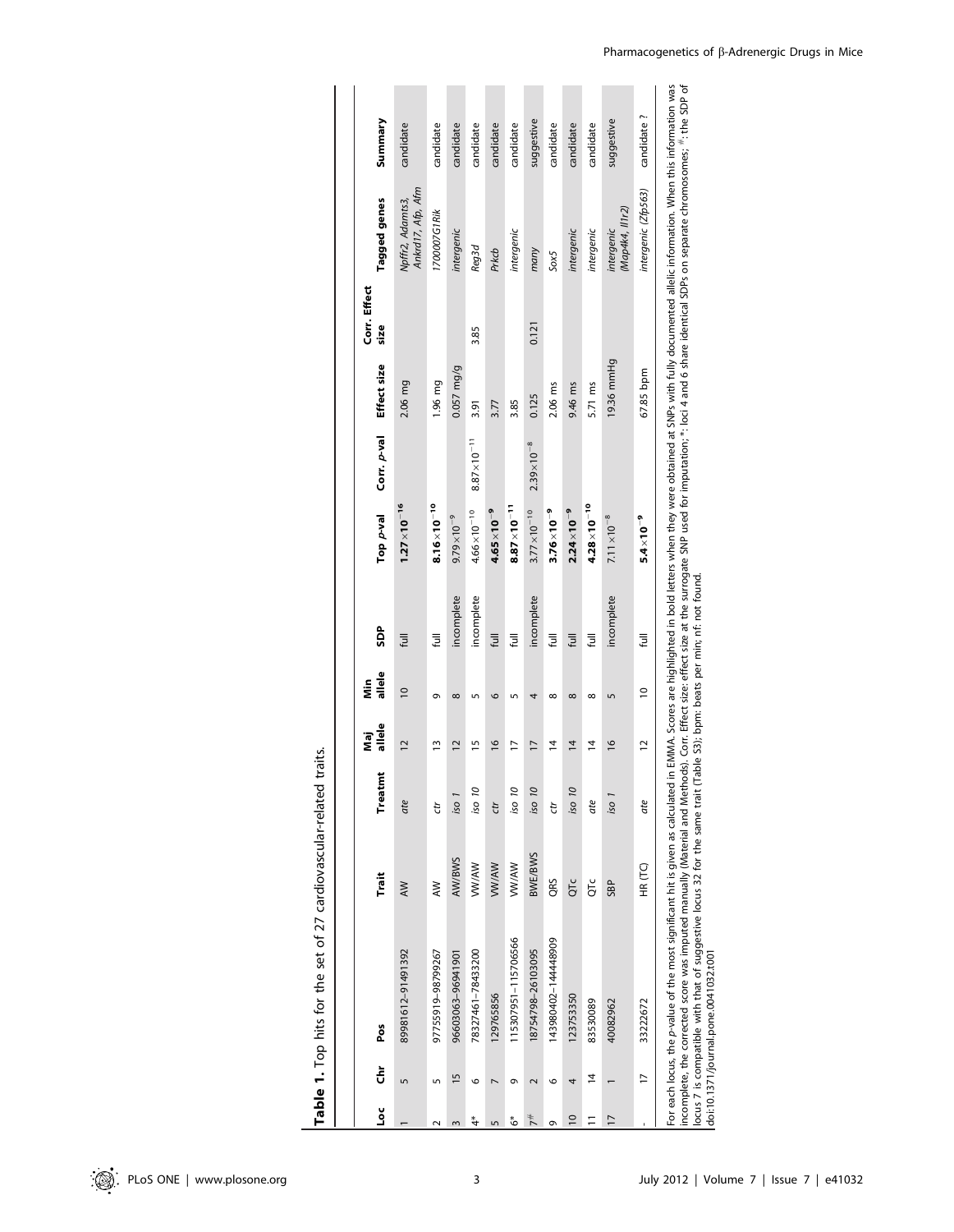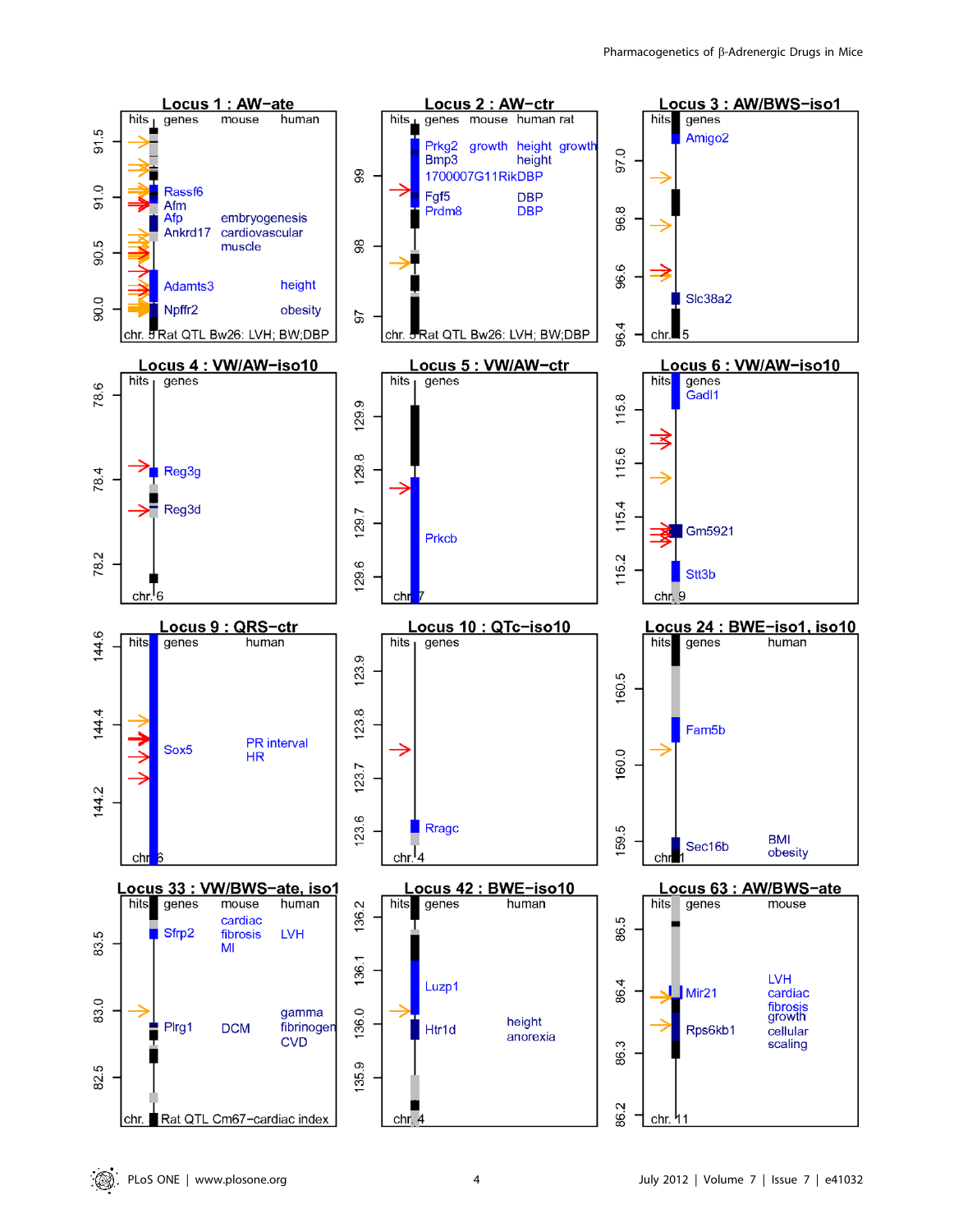Figure 1. Synoptic maps of the top loci for cardiovascular-related traits. The genetic maps of twelve loci are presented. Chromosomal positions are given on the vertical axis (in Mb). Colored boxes are used to differentiate contiguous genes. The ''trait plus treatment'' combinations producing the strongest associations are indicated in each plot's title. The positions of the significant and suggestive hits are indicated by red and orange arrows, respectively (all hits are detailed in Table S3). Potential overlaps linking these loci with independent evidence obtained from functional or genetic studies performed in mice, humans and rats are annotated in the respective vertical tracks (see main text for details). For instance, variants of ADAMTS3 are associated with human height (locus 1). Overlaps with rat QTLs are indicated at the bottom of the maps for loci 1, 2 and 33. DBP: diastolic blood pressure; MI: myocardial infarction; DCM: dilated cardiomyopathy; LVH: left ventricular hypertrophy; CVD: cardiovascular disease.

doi:10.1371/journal.pone.0041032.g001

resides ca 0.56 Mb downstream of locus 2). Specifically, Ankrd17 deficiency led to serious hemorrhages and embryonic lethality in the mouse [25]. Secondary perturbations included arrest of the endocardium development, thinner myocardium and poor trabeculation in the cardiac ventricle. As of Prkg2, several mutant forms cause mammalian dwarfism [26,27]. Similar functional approaches seem to exclude Alb, Afp, Fgf5 and Bmp3 from the list of putative candidates, while mutants of the remaining genes have not been described [22].

Our results seem to intersect with data obtained by others (Figure 1). First, the syntenic segments of loci 1 and 2 on rat chr 14 are encompassed by  $Bw26$ , a 28 Mb QTL that peaks in the direct vicinity of Alb (Figure 2) and is associated with hypertrophy of the left cardiac ventricle, body weight, and systemic arterial diastolic



Figure 2. GWAS of non-adjusted AW. A. Composite Manhattan plot superimposing the four EMMA scans for non-adjusted AW. Association scores (-log<sub>10</sub> p-value; y-axis) are shown for each chromosomal position (x-axis) tested by EMMA. Suggestive and significant thresholds of association are indicated by orange and red lines, respectively. B. QQ-plots reporting the -log<sub>10</sub> of p-values as obtained by EMMA. The null hypothesis (H<sub>0</sub>) is indicated by the dotted line. A strong upper deviation from this line in the region of the lowest p-values is indicative of a true association. C, D. Zoomin on loci 1 and 2. Genes are displayed as indicated in the NCBI37/mm9 assembly of the UCSC genome browser [86]. doi:10.1371/journal.pone.0041032.g002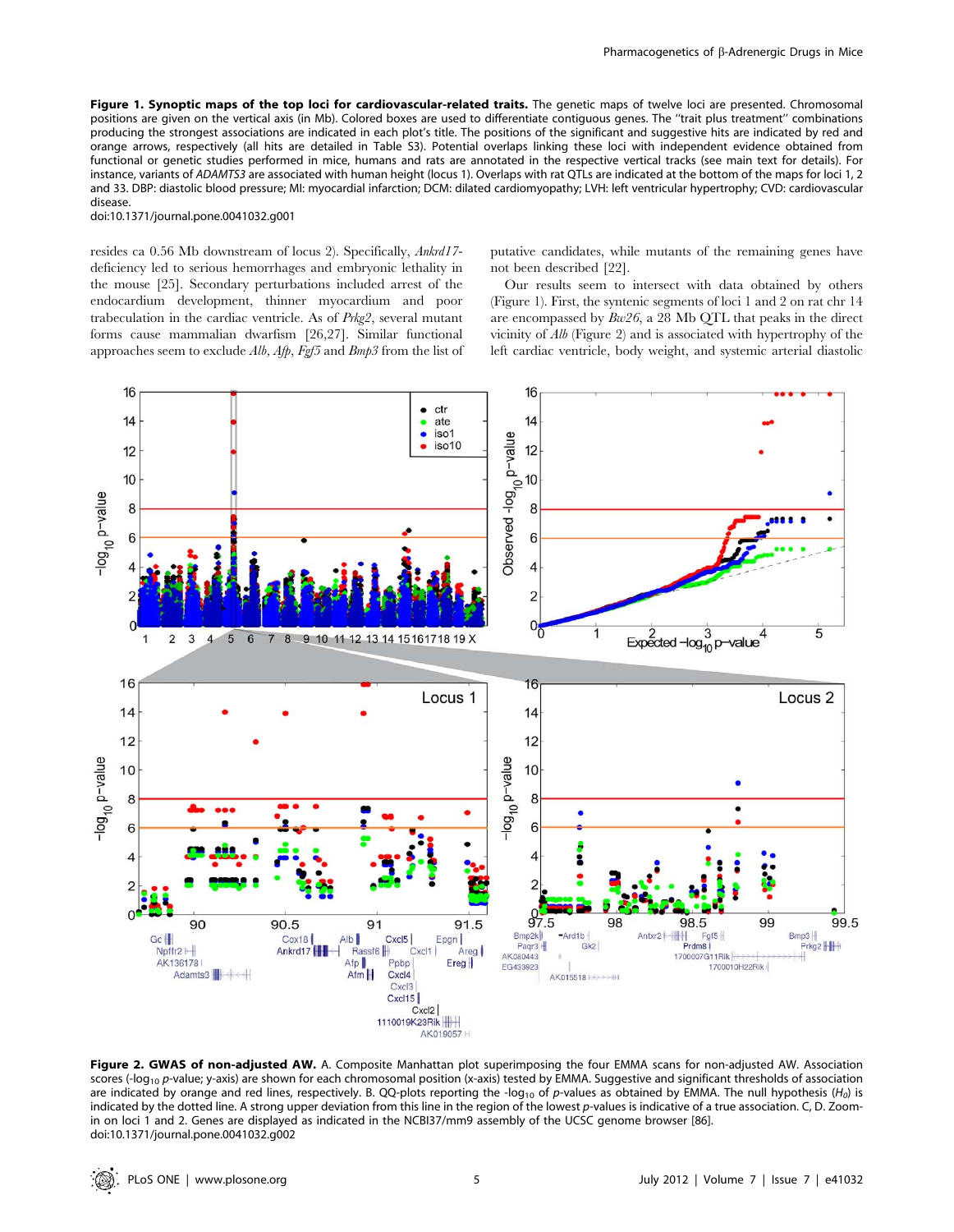blood pressure [23,28]. Second, human variants of ADAMTS3 (locus 1) and PRKG2/BMP3 (i.e. immediately downstream of locus 2) are associated with adult height [29,30,31], a particular haplotype of NPFFR2 (locus 1) confers protection against obesity in Scandinavians [32] and the syntenic human segment overlapping locus 2 is associated with diastolic blood pressure [33]. The low scores for cardiac indices and SBP in our analyses suggest that loci 1 and 2 might be preferentially involved in the control of organ size and/or weight and/or scaling.

## Adjusted weight of the cardiac compartments (VWI, VW/ BWS, AWI, AW/BWS)

We mapped two, respectively seven suggestive loci for ventricular (VWI and VW/BWS) and atrial (AWI and AW/ BWS) weight indices. These regions did not overlap. As left ventricular hypertrophy, such as that induced by iso, is a major risk factor for ventricular dysfunction and heart failure [5], we paid particular attention to all SNPs associated with cardiac indices.

The most significant region for ventricular indices was tagged by one intergenic SNP of chr 3 (locus 33, rs31137966; Figure 1 and Figures S1, S2, S3 and S4, Table S3). This marker mapped on a 0.75 Mb segment located between  $Plrg1$  and  $Sfrp2$ . Plrg1 is a ubiquitous and evolutionarily conserved component of the spliceosome, while Sfrp2 is an enhancer of procollagen C proteinase. Both genes may be relevant candidates. First, they are both expressed in cardiac tissues (Table S5). Second, in the rat, they belong to Cm67 (CakmC2QTL), a 25 Mb QTL associated with cardiac index [34]. Third, the human orthologues belong to segments mapped for left ventricular mass index in a linkage study of human siblings and for  $\tilde{a}$ -fibrinogen, a marker of cardiovascular disease, in a GWAS [35,36]. Fourth, in rodents, Sfrp2 is involved in fibrosis associated with myocardial infarction [37,38]. And fifth, in mice, cardio-specific inactivation of Plrg1 induces massive dilatation and atrophy of both cardiac ventricles characteristic of severe dilated cardiomyopathy, further leading to post-natal lethality [39].

Locus 43 was apparently also suggestively associated with the ventricular indices of iso-treated mice (locus 43, rs6339927 and rs32349124; Figures S1, S2, S3 and S4, Table S3). Yet, manual imputation of the underlying markers, followed by score correction, suggested that this locus was a false positive. Specifically, -  $\log_{10} p_{iso1}$  at rs32838436 was 3.89, while  $-\log_{10} p_{iso10}$  at rs33032029 was 2.78.

The strongest signals for atrial indices hit locus 3, a 0.35 Mb segment of chr 15 defined by four variants of interest (Figure 1). The top score was retrieved with AW/BWS of isol-treated mice (Table 1), while three nearby SNPs were suggestively replicated across several scans for AWI, AW/BWS and non-adjusted AW (Figures S1, S2, S3 and S4, Table S3). All four SNPs lacked genotypic information in one or two of the 22 strains (Table 1). In the absence of surrogate variants with full allelic information, the corrected scores could not be imputed. Locus 3 is located in the proximity of two genes coding for ion transporters, Slc38a2 and Slc38a4. The product of Slc38a2 is a ubiquitous sodium-dependent neutral amino acid transporter, called SNAT2 in humans. Given its high expression level in cardiac tissues (Table S5) and its role in the regulation of cell volume [40], Slc38a2 might be relevant to the morphology of cardiac atria.

At least three of the six additional suggestive loci for atrial indices were of potential interest: loci 20, 59, 63. Locus 20 was defined by a single variant tagging a 1.8 Mb gene desert between Slc4a3 and Epha4 on chr 1 (locus 20, rs31792085; Figures S1, S2, S3 and S4, Table S3). Interestingly, a variant of the syntenic human segment on chr 2q36.1 is suggestively associated with left

ventricular mass [41]. Moreover, *Slc4a3* codes for a  $Cl^{-}/HCO_{3}^{-}$ anion exchanger that is highly expressed in the heart (Table S5). While disruption of  $S/c4a3$  alone has no adverse effects on cardiac performance, functional investigations in mouse mutants suggest that it is involved in cardiac contractility,  $\beta$ -adrenergic responses and cardiac  $Ca^{2+}$  handling [42,43].

Locus 59, a 0.16 Mb region defined by three SNPs with identical SDPs, was associated with atrial indices of ate-treated individuals (Figures S1, S2, S3 and S4, Table S3). Scores in the other scans were much reduced, suggesting that the underlying variants were preferentially associated with  $\beta$ -blockade. These markers tagged Tbk1 (TANK-binding kinase 1, a signaling molecule of immune responses and inflammation), Xpot (exportin t, a t-RNA nuclear exporting factor), and Rassf3 (a member of Ras effectors and tumor suppressor genes). Microarrays indicated that both Xpot and Rassf3 were expressed in cardiac tissues (Table S5) but their potential functions in the heart are not known.

Locus 63, a 45 kb interval defined by four suggestive SNPs sharing identical SDPs, was associated with the AW/BWS ratio of ate-treated mice (Figure 1 and Figures S1, S2, S3 and S4, Table S3). Scores were only slightly reduced in the *ctr* and *iso1*-treated cohorts. Interestingly, the syntenic rat segment on chr 10 is encompassed by Cm51, a 43 Mb QTL associated with cardiac mass and hypertension that peaks in close vicinity of these markers [44]. Tagged genes include Rps6kb1 (ribosomal S6 kinase), Tubd1 (tubulin delta 1),  $Tmem49$  (a trans-membrane protein) and  $mR21$ . All of them are expressed in cardiac tissues and thus might be relevant for the physiology of cardiac atria. S6 kinase in particular is a pivotal member of the mTOR/p70(S6K) signaling cascade that is involved in the regulation of cell size and scaling. Homozygous disruption of mouse Rps6kb1 does not affect viability or fertility, but induces a significant decrease of body and organ growth, especially during embryogenesis [45,46]. Equally interesting,  $mR-21$  is up-regulated in several models mimicking cardiac hypertrophy, such as neonatal cardiomyocytes treated with iso [47] or mice subjected to trans-aortic banding [48,49,50]. Functional investigations further suggest that miR-21 contributes to myocardial disease by activating molecular mechanisms of cardiac fibrosis [51,52].

#### Body weight (BWS and BWE)

Five loci were suggestively associated with body weight, of which at least four tagged seemingly relevant candidate regions and/or overlapped hits mapped for related traits. In addition to the two suggestive regions mentioned above (see chapter on scans for non-adjusted AW), an intergenic SNP of chr 1 located ca 0.6 Mb downstream of Sec16b was suggestively associated with BWE of iso-treated animals (locus 24, rs32046817; Figure 1 and Figures S1, S2, S3 and S4, Table S3). This region appeared just below threshold in the remaining analyses  $(\text{ctr}, \text{ate})$  and was suggestive when considering BWE of all mice, using treatment as a covariate (data not shown). Interestingly, human variants of and around SEC16B have been repeatedly associated with body mass index and obesity [53,54].

Another intergenic marker, located between Luzp1 and Htr1d on chr 4, was suggestively associated with BWE of iso10-treated mice (locus 42, rs32851583; Figure 1 and Figures S1, S2, S3 and S4, Table S3). Genome-wide significance was only slightly reduced in the remaining analyses (ctr, ate, iso1). Polymorphisms around human *HTR1D* (serotonin receptor 1D) are associated with adult height [30] and, suggestively, appetite control and anorexia [55], which may all be relevant to BW.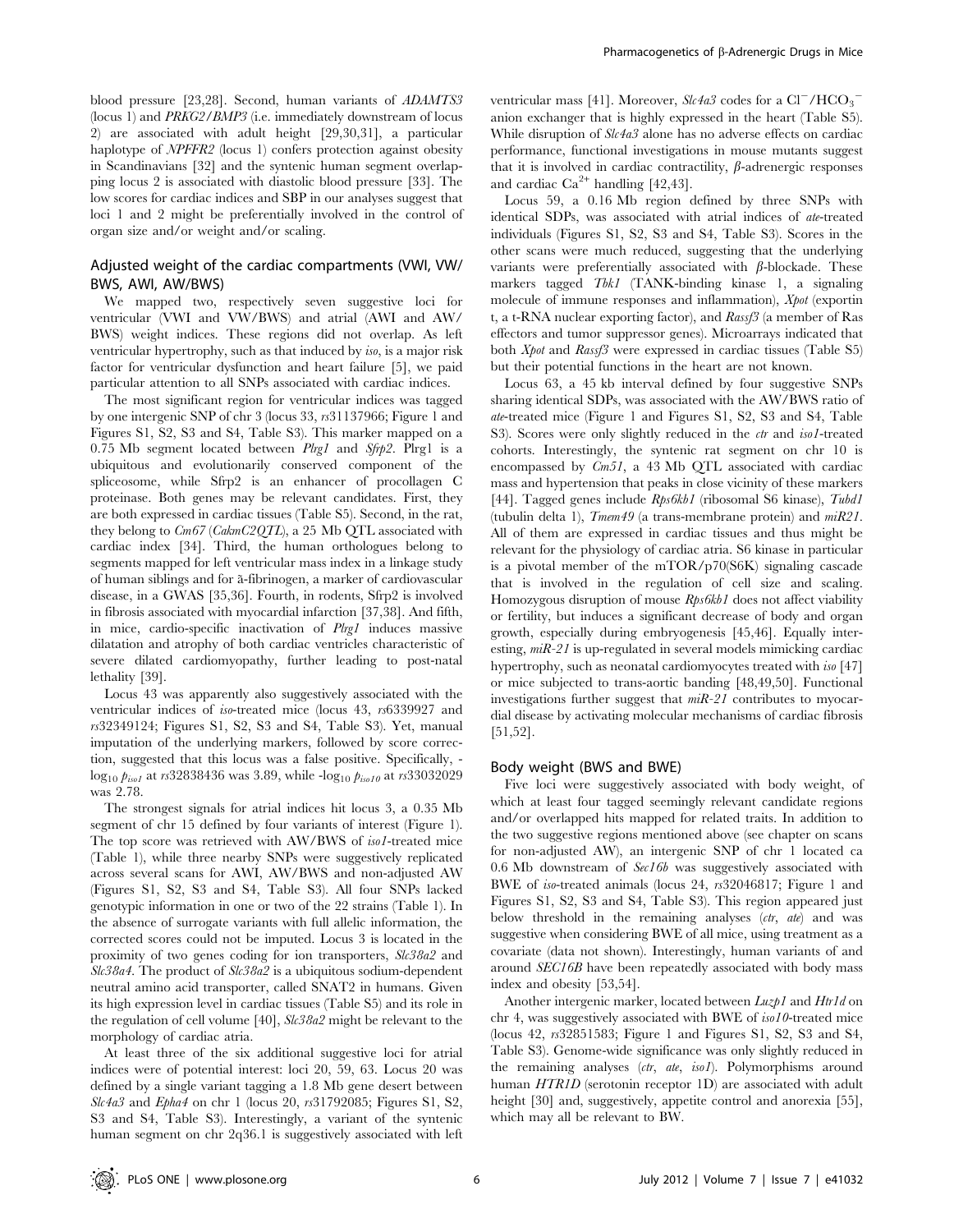| ں<br>وا         | ຮ້              | Pos                                               | Trait | Effect        | allele<br>Ñај  | Nin<br>allele  | ទីប                       | pval<br>Top            | Corr. p-val           | <b>Effect</b><br>size | Corr.<br>Effect<br>size | Tagged<br>genes          | Summary   |
|-----------------|-----------------|---------------------------------------------------|-------|---------------|----------------|----------------|---------------------------|------------------------|-----------------------|-----------------------|-------------------------|--------------------------|-----------|
| AE <sub>1</sub> |                 | 34187903                                          | AWI   | iso10 vs ctr  | $\overline{c}$ | $\infty$       | incomplete                | $3.33 \times 10^{-12}$ | $1.76 \times 10^{-6}$ | $0.14 \, \text{mg/g}$ | $0.12 \text{ mg/g}$     | Dst                      | inflated  |
| AE <sub>2</sub> | $\sim$          | 109575377-111099257                               | AWI   | iso10 vs ctr  | $\overline{c}$ | $\overline{c}$ | $\overline{a}$            | $4.36 \times 10^{-9}$  |                       | 0.13 mg/g             |                         | Ntng1                    | candidate |
| AE3             | 5               | 63633898-64902978                                 | QΤC   | iso10 vs ate  | $\overline{1}$ | G              | $\overline{u}$            | $9.96\times10^{-9}$    |                       | $0.18$ ms             |                         | intergenic               | candidate |
| AE4             | 6               | 53371578-54166499                                 | SBP   | iso10 vs ate  | $\overline{6}$ | $\circ$        | $\overline{u}$            | $5.59 \times 10^{-12}$ |                       | 0.11 mmHg             |                         | Creb5, Chn2              | candidate |
| AE4             | $\circ$         | 53371578-54166499                                 | SBP   | ate vs iso10  | $\frac{8}{2}$  | $\circ$        | $\overline{u}$            | $1.23 \times 10^{-9}$  |                       | $0.1$ mmHg            |                         | Creb5, Chn2              | candidate |
| AE6*            | $\overline{10}$ | 113842415-114024166                               | SBP   | iso10 vs ate  | 5ı             |                | $\overline{u}$            | $2.88\times10^{-12}$   |                       | 0.11 mmHg             |                         | Trhde                    | candidate |
| AE6*            | $\overline{0}$  | 113842415-114024166                               | SBP   | ate vs iso10  | 15             | $\overline{ }$ | $\overline{a}$            | $8.48 \times 10^{-11}$ |                       | $0.1$ mmHg            |                         | Trhde                    | candidate |
| AE7             | $\overline{1}$  | 107858635-108750692                               | SBP   | iso10 vs ate  | $\overline{4}$ |                | incomplete                | $8.95 \times 10^{-11}$ | $4.36 \times 10^{-6}$ | $0.1$ mmHg            | 0.09 mmHg               | Prkca                    | inflated  |
| AE7             | $\overline{1}$  | 107858635-108750692                               | SBP   | ate vs iso10  | $\overline{4}$ | $\overline{ }$ | incomplete                | $4.33 \times 10^{-9}$  | $9.07 \times 10^{-5}$ | 0.09 mm Hg            | 0.08 mmHg               | Prkca                    | inflated  |
| AE8             | $\Xi$           | 112024896-112221449                               | AWI   | iso10 vs ctr  | $\tilde{=}$    | G              | $\overline{a}$            | $4.78 \times 10^{-9}$  |                       | $0.13$ mg/g           |                         | intergenic (Kcnj2, Sox9) | candidate |
| AE9             | $\overline{4}$  | 22803665-23286950                                 | SBP   | iso10 vs ate  | $\overline{1}$ | $\overline{a}$ | incomplete                | $3.04 \times 10^{-10}$ | $9.65 \times 10^{-5}$ | $0.1$ mmHg            | 0.09 mmHg               | 1700112E06Rik            | inflated  |
| AE9             | $\overline{4}$  | 22803665-23286950                                 | SBP   | ate vs iso10  | 5h             | 5              | incomplete                | $8.37 \times 10^{-9}$  | $6.7 \times 10^{-6}$  | $0.1$ mmHg            | 0.09 mmHg               | 1700112E06Rik            | inflated  |
| <b>AE10</b>     | $\frac{5}{2}$   | 43683377-44902768                                 | SBP   | iso 10 vs ate | $\overline{4}$ | $\infty$       | $\overline{u}$            | $6.58\times10^{-12}$   |                       | 0.1 mmHg              |                         | Trhr, Tmem74             | candidate |
| <b>AE10</b>     | 15              | 43683377-44902768                                 | SBP   | ate vs iso10  | 4              | $\infty$       | $\overline{u}$            | $4.75 \times 10^{-10}$ |                       | 0.09 mmHg             |                         | Trhr, Tmem74             | candidate |
| AE11*           | $\frac{8}{2}$   | 68266538-68314407                                 | SBP   | iso10 vs ate  | $\overline{1}$ | $\overline{ }$ | $\overline{\overline{u}}$ | $2.88\times10^{-12}$   |                       | 0.11 mmHg             |                         | D <sub>18Ertd653e</sub>  | candidate |
| AE11*           | $\frac{8}{2}$   | 68266538-68314407                                 | SBP   | ate vs iso10  | 15             |                | $\overline{a}$            | $8.48 \times 10^{-11}$ |                       | 0.1 mmHg              |                         | D18Ertd653e              | candidate |
|                 |                 | See Table 1 for the details of the abbreviations. |       |               |                |                |                           |                        |                       |                       |                         |                          |           |

Table 2. Top hits for the set of approximated drug effects. Table 2. Top hits for the set of approximated drug effects.

See Table 1 for the details of the abbreviations.<br>I doi:10.1371/journal.pone.0041032.t002 doi:10.1371/journal.pone.0041032.t002

 $\frac{1}{2}$  PLoS ONE | www.plosone.org 7 7 July 2012 | Volume 7 | Issue 7 | e41032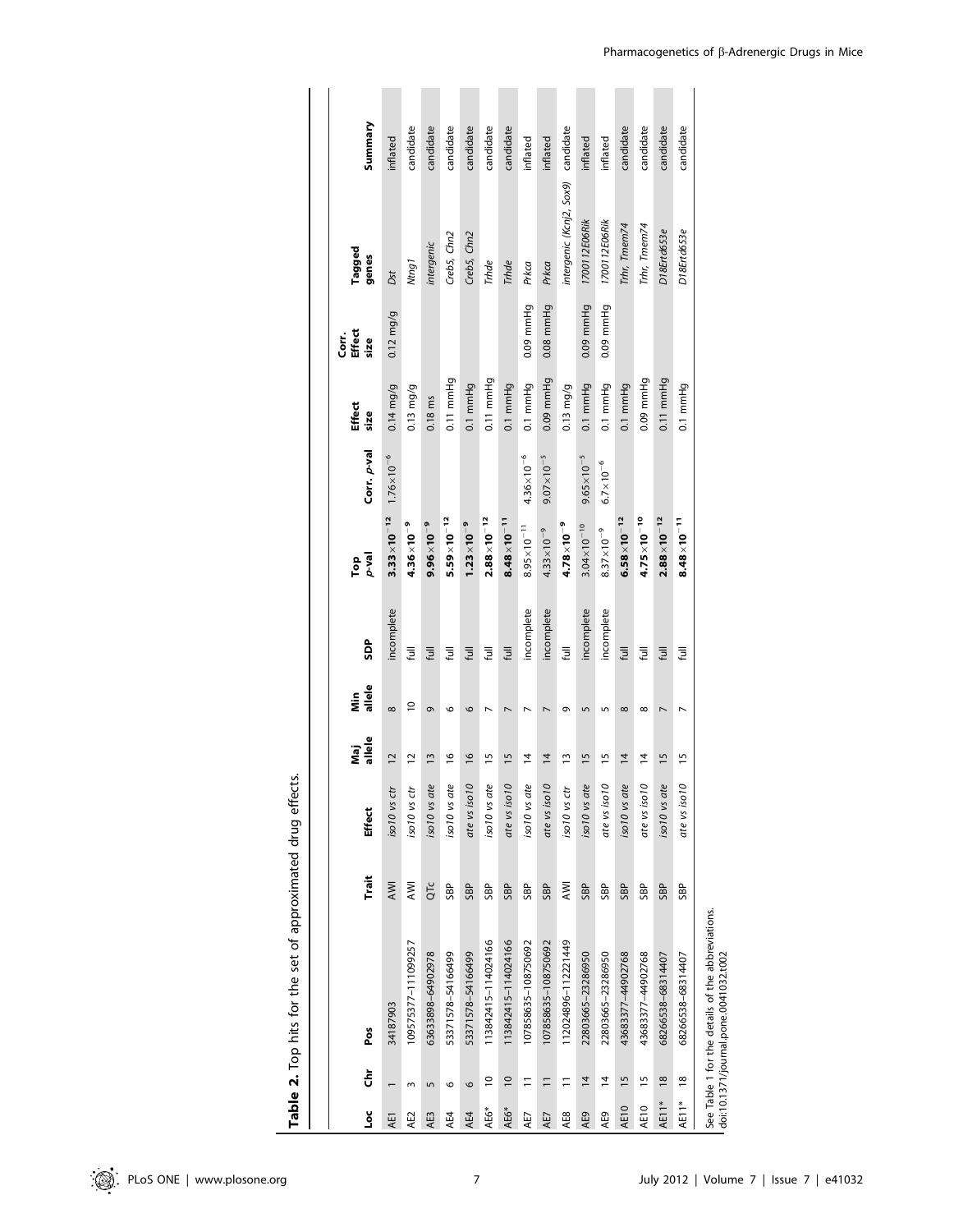## Body weight gain (BWE/BWS)

Significant associations for body weight gain were specifically identified using trait values of iso10-treated mice, mapping on a ca 7.5 Mb segment of chr 2 (locus7, Table 1). Closer inspection of the underlying SDPs indicated that the most significant scores were slightly inflated. Moreover, these genotypes shared SDPs compatible with those of suggestive locus 32 on chr 3 (Table S3), which complicates data interpretation. The mechanisms behind differential body weight gain upon  $isol\theta$  stimulation are not known. Locus 7 contains more than 100 genes, while locus 32 best tags Fstl5 (follistatin-like 5) and Golim4 (a membrane protein of the Golgi).

#### Systolic blood pressure (SBP)

The identification of genetic variants affecting human blood pressure and hypertension has been particularly challenging [33,56,57] and our results are in line with this trend. Thus, a single signal passed the suggestive filter for SBP (locus 17, Table 1). This hit consisted in an isolated intergenic SNP on chr 1, with associations at nearby markers well below thresholds. Evidence supporting a possible link between this region and blood pressure, whether from human GWAS, mutant mice, other animal models or functional studies, is currently lacking. Yet, as summarized in Table 2 and discussed below, this hit was replicated with the independent values of the Sugiyama1 cohort of the MPD [24,58].

#### Heart rate in conscious mice (HR)

Inspection of the Manhattan and QQ-plots for HR (TC) indicated that either no hit passed the suggestive threshold  $(\text{ctr and})$  $i\in I$  or the EMMA scans were inflated with  $p$ -values of low to moderate significance (ate and iso10; Figures S1, S2, S3 and S4). A candidate region that might survive correction for inflation was defined by a single significant SNP located immediately upstream of Zfp563 on chr 17 (chr 17, rs33155499; Table 1). This hit was the strongest with the values of ate-treated mice but markedly less significant in *ctr* condition or under  $\beta$ -adrenergic stimulation.  $Zf\bar{p}563$  encodes a transcription factor of unknown function. Yet, in the rat,  $\zeta$ fb563 is encompassed within Hrtrt10, a 27 Mb OTL associated with HR of females placed under low-salt diet and volume depletion with furosemide [59].

#### ECG traits

A small number of candidate loci were obtained with ECG trait values, in particular QRS interval and QTc (Table 1). Significant associations were also mapped for Qamp and Ramp (Figures S1, S2, S3 and S4, Table S3). Yet, since amplitudes and areas of ECG waves are composite parameters of little clinical use, these data are not discussed further. For the other traits, the scores did not go beyond suggestive significance (Figures S1, S2, S3 and S4, Table S3).

Four significant and two suggestive hits of chr 6 were specifically associated with QRS interval of ctr mice (locus 9, Figure 1 and Table 1). The underlying 0.5 Mb candidate segment tagged Sox5, a transcription factor involved in embryonic development and chondrogenesis [60]. Functional evidence linking Sox5 with cardiac electrical activity is lacking but variation in human SOX5 is associated with PR interval [61] and resting HR [62]. Our results might be in line with these data, even though the scores for PR or HR were low in this region (Figures S1, S2, S3 and S4, Table S3).

Two isolated intergenic SNPs were significantly associated with QTc (loci 10 and 11, Table 1). The strongest one, located in a gene desert of chr 14, was specific of QTc of ate-treated mice. The

second SNP hit an independent intergenic segment between Rragc and Pou3f1 on chr 4 and was specific of QTc measured under iso10 stimulation (Figure 1). The same position was suggestive in the scan of non-corrected QT values. Independent evidence supporting a possible relationship between these hits and ECG values, whether from human GWAs, mutant mice, other animal models or functional studies is lacking but microarrays detected Rragc expression in cardiac tissue.

#### 2. GWAS of drug effects

With the exception of BW, all phenotypes were measured in separate animals for each drug treatment. Thus the values of the pharmacological effects of ate or iso on a particular trait were not available per individual mouse. Since EMMA works best when using trait values of several (typically five to ten) replicates per strain but has less power to analyze strain means [20], we scanned for variants underlying trait responsiveness using inferred individual values of ate- and iso10-mediated effects. These values were generated by computing, for each trait and treated mouse, the difference or the fold change between the value measured in that individual and the average value measured in the *ctr* mice of the matching strain. The effects of iso10 vs ate were computed following a similar scheme.

Altogether, 100 genome-wide scans were analyzed for the pharmacological effects (Figures S5, S6, S7 and S8): 42 produced no hit above suggestive significance and 25 were rejected upon inspections of the QQ-plots and/or phenotypic variances (Material and Methods). The remaining 33 experiments pointed at 11 significant and 46 suggestive loci associated with trait responsiveness (Table 2, Table S4). A selection of the most significant results is presented below. These results are described in the paragraphs below, while a summary is presented in Figure 3.

## Responsiveness of traits related to cardiac indices and body weight

Three significant loci, all specifically associated with the responsiveness of cardiac atria to iso10, were identified (loci AE1, AE2, AE8, Table 2). For the effects on the other traits, in particular VWI, only a small number of suggestive hits were obtained (Figures S5, S6, S7 and S8, Table S4).

Locus AE1 consisted in a single SNP of slightly inflated significance on chr 1 (Table 2). The primary variant tagged  $Dst$ , a gene coding for a giant cytoskeletal protein called dystonin. A member of the family of plakin proteins, dystonin is capable of crosslinking the major filament systems in contractile cells. Alternatively spliced and tissue-specific isoforms are expressed in mammalian epithelia, neurons and skeletal muscle [63,64]. In the heart, *Dst* expression is high (Table S5), the major muscle isoform localizing at the Z-disc, H-zone, sarcolemma and intercalated discs [65]. In mice, dystonin deficiency is associated with *dystonia* musculorum, an inherited sensory neuropathy that often leads to pre-weaning death [66]. In some models, these symptoms are accompanied by increased expression of cardiac stress markers similar to those induced by prolonged stimulation with iso, in particular NppA, Myh7 and Serca2a [5,65]. However, it is not known whether  $\beta$ -adrenergic stimulation is capable of regulating Dst or whether similar pathways affect the physiology of cardiac atria.

Locus AE2 tagged Ntng1 on chr 3 (Table 2). This 1.2 Mb region was delineated by eight SNPs sharing an identical SDP. Ntng1 codes for netrin G1, a non-essential protein involved in axon guidance during nervous system development in vertebrates [22,67]. In adult tissues,  $Ntngl$  is essentially expressed in the brain, with little to no expression in the heart, as confirmed in the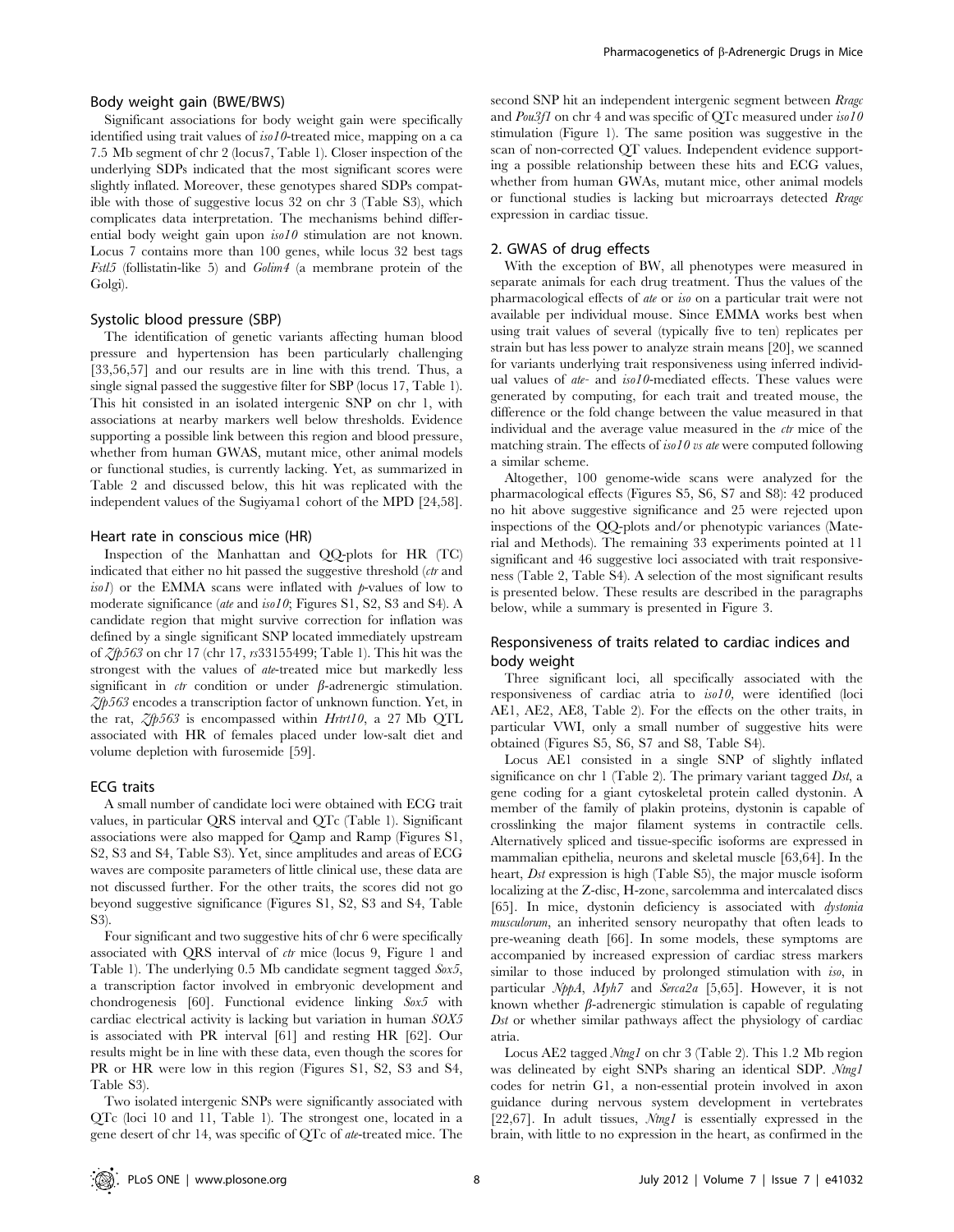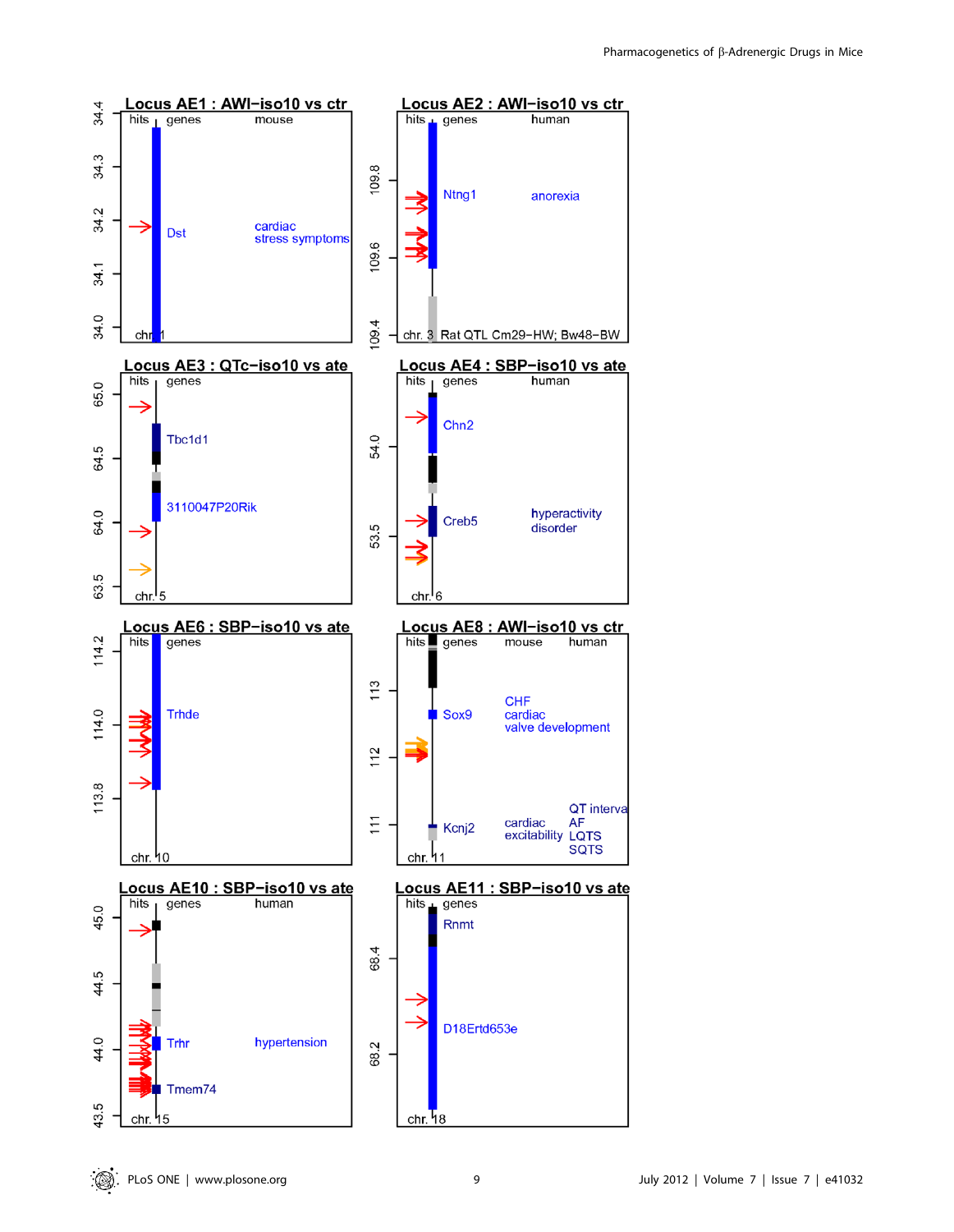Figure 3. Synoptic maps of the top loci associated with the effects of iso and ate. The genetic maps of eight loci are presented and annotated as described in the legend of Figure 1. CHF: congestive heart failure; AF: atrial fibrillation; LQTS: long QT syndrome. doi:10.1371/journal.pone.0041032.g003

microarrays (Table S5). Variants of human NTNG1 have been suggestively associated with anorexia [55], while the orthologous rat gene is encompassed within four QTLs for cardiac mass and several others for body and organ weight [23]. Possible relationships between *Ntng1* and trait responses to pharmacological treatments have not been documented.

Locus AE8 spans a ca 1.7 Mb intergenic segment between  $\textit{Kcnj2}$ and Sox9 on chr 11 (Table 2). Based on their respective functions in the heart, both genes appear as attractive candidates.  $Kcm^2$ codes for Kir2.1, an inwardly rectifying potassium channel expressed in tissues such as skeletal muscle and heart, while Sox9 codes for a transcription factor involved in chondrogenesis and cardiac valve development [22,68]. Homozygous disruption of Kcnj2 demonstrated that Kir2.1 was essential for  $I_{K1}$ , a cardiac current involved in the maintenance of the negative resting potential and excitability of cardiac myocytes [69]. Associated phenotypes included bradycardia and alterations of the waveform of action potentials and the firing rate of myocytes [69]. In cultured cardiac myocytes,  $I_{K1}$  is inhibited by iso [70,71]. Coimmunoprecipitation assays further showed that Kir2.1,  $\beta_1$ adrenergic receptors and at least two other proteins were organized in a macromolecular complex in cardiac myocytes [70]. Further interesting, familial mutations of human  $KCNJ2$  are linked with atrial fibrillation, long QT syndrome and short QT syndrome, while nearby variants on chr 17 are associated with QT interval [72].

## Responsiveness of systolic blood pressure

Six loci were significantly associated with the responsiveness of SBP to perturbations of the  $\beta$ -adrenergic system. These regions were all identified when analyzing the fold changes between values measured under stimulation with iso10 and those recorded under ate (Table 2). Loci AE7 and AE9 were each supported by single markers with inflated  $p$ -values (Table 2). Of the remaining four segments, loci AE6 and AE11 were tagged by markers with identical SDPs, suggesting that one or the other locus might be a false positive.

Notwithstanding these considerations, at least two loci specifically pointed at genes belonging to the same functional pathway: locus AE6 for Trhde on chr 10 and locus AE10 for Trhr on chr 15. Locus AE6 spans 1.8 Mb, with all underlying markers residing within introns of *Trhde*. Locus AE10 covers eight genes within a 1.2 Mb segment; two of the underlying variants are located in introns of Trhr, while the remaining 25 SNPs are intergenic (Figures S5, S6, S7 and S8, Table S4). Of the seven, respectively eight strains carrying the minor allele at each locus, five are identical, indicating that both regions are in partial but not complete linkage disequilibrium (data not shown). Mice with the minor alleles tended to exhibit distinct blood pressure values between the *ate* and  $iso10$  treatments, while the differences were more marginal in the other strains (Figure S10 and [9]).

Trhr codes for the thyrotropin-releasing hormone (Trh) receptor, while *Trhde* codes for the Trh-degrading enzyme. Trh represents the most proximal member of the hypothalamicpituitary-thyroid axis. It is primarily synthesized in the hypothalamus but is also produced in other areas of the brain and in nonneuronal tissues such as the gastrointestinal tract, the heart and reproductive organs. Trh functions as a tripeptide hormone that maintains thyroid hormone homeostasis via regulation of thyroidstimulating hormone production and secretion. It further controls

the release of other hormones, such as prolactin, growth hormone, vasopressin, and insulin. Trh exerts direct roles in cardiovascular physiology in general, and on blood pressure in particular [73]. Thus, administration of Trh to rats triggers dose-dependent increase of SBP, HR and cardiac contractility [74,75]. The preoptic area (POA) of the brain, a region crucial for the central regulation of arterial blood pressure, is one of the nonhypothalamic areas that produces Trh [73]. In spontaneously hypertensive rats (SHR), the Trh content of the POA is approximately doubled when compared to normotensive controls. Also, injection of antisense Trh oligonucleotide in SHRs decreased Trh levels and normalized SBP [76], establishing Trh of the POA as a key regulator of blood pressure. Trh is also produced locally in the heart, primarily by fibroblasts [75], although in our case, transcript levels detected in cardiac ventricles were low (Table S5). Interestingly, stimulation of cultured cardiac fibroblasts with iso enhances  $Trh$  expression [75], indicating that  $Trh$  is able to respond to  $\beta$ -adrenergic activation.

At this stage, it is well conceivable that genetic variation of Trhr and Trhde modulates the action of Trh on SBP. In humans, a casecontrol study of 120 hypertensives and 63 normotensives indeed suggested that polymorphisms of the TRHR promoter were associated with essential hypertension [77]. Yet, the mechanisms that link pharmacological perturbations of the  $\beta$ -adrenergic system with the Trh pathway remain to be established.

#### 3. Validation tests

To substantiate the relevance of the mapped loci further, we explored two complementary strategies. First, we tested whether loci for cardiac traits were enriched in genes expressed in the heart. Second, we searched for replication of the hits mapped by EMMA, using independent datasets of the MPD.

#### Cardiac transcriptomics

Cardiac transcript levels were measured in untreated ventricles of C57BL/6J and KK/HlJ hearts by microarrays. Our working hypothesis was that the loci associated with cardiac traits contained more genes expressed in the heart than the rest of the genome. To test for this, we considered the 587 genes located within 500 kb of the SNPs suggestive for cardiac-related traits (i.e. cardiac geometry and indices, HR and ECG values), that were probed by the arrays. 354 (60%) of these genes were expressed in the heart. This percentage was significantly higher than the fraction (55%) of all genes expressed in the same samples  $(p= 0.004,$  binomial test), indicating that the candidate loci were enriched for genes expressed in cardiac tissues.

#### Replication in independent cohorts

The MPD provides a repository of phenotypic traits measured in numerous mouse cohorts [24] that can be used to probe for replication of association hits. For each phenotype with suggestive hits and testable replication cohorts, a dataset was selected within the MPD, with the restriction that it included a minimum of 19 strains with documented mouse HapMap genotypes. When multiple such datasets were available, the one with the closest age match and largest number of strains was chosen. Each dataset selected was submitted to the EMMA server [21], excluding values measured in females and/or in wild-derived strains. It was then checked whether the primary hits passed the 5% significance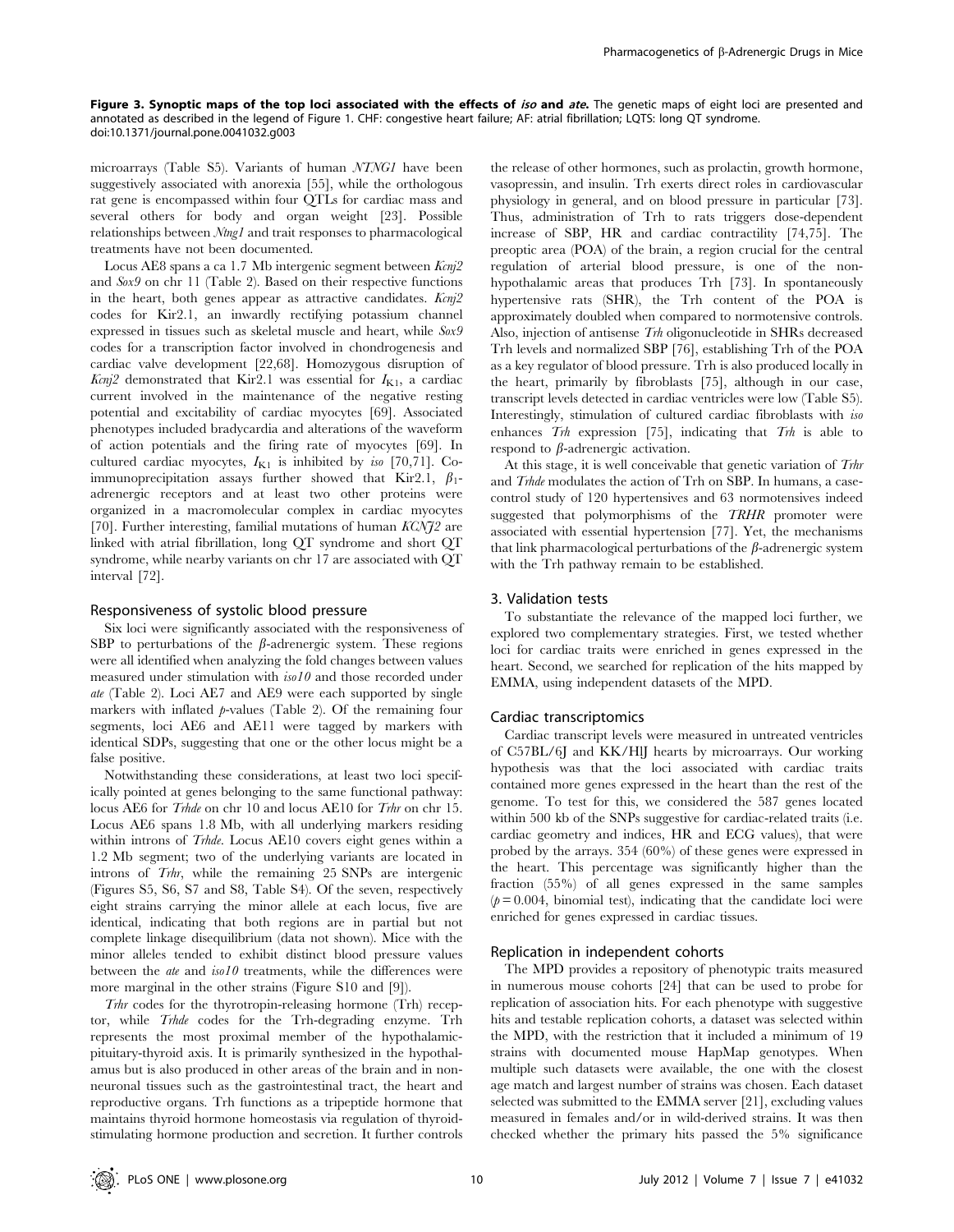#### Table 3. Replication studies.

| <b>Trait</b> | RD (MPD)             | <b>RD Trait</b> | <b>RD ID</b> | <b>RD</b> strains<br>in EMMA | <b>Strains in</b><br>common |                | Loci, this study                                 |                | Loci, replicated |
|--------------|----------------------|-----------------|--------------|------------------------------|-----------------------------|----------------|--------------------------------------------------|----------------|------------------|
| <b>BWS</b>   | Lightfoot 1          | BW              | 7553         | 36                           | 22                          | $\overline{2}$ | L1, L2                                           | $\overline{2}$ | L1, L2           |
| <b>BWE</b>   | Tordoff <sub>3</sub> | <b>BW</b>       | 7564         | 31                           | 21                          | 4              | L2, L22, L24, L42                                | 3              | L22, L24, L42    |
| AW           | Reed 1               | HW              | 7580         | 24                           | 17                          | $\overline{4}$ | L1, L2, L3, L68                                  | $\overline{2}$ | L1, L2           |
| AWI          | Reed 1               | %HW/BW          | 7582         | 24                           | 17                          | 5              | L3, L28, L59, L61, L71                           | 0              |                  |
| AW/BWS       | Reed 1               | %HW/BW          | 7582         | 24                           | 17                          | 3              | L3, L20, L63                                     | $\mathbf 0$    |                  |
| <b>VWI</b>   | Reed 1               | %HW/BW          | 7582         | 24                           | 17                          |                | L43                                              | 0              |                  |
| VW/BWS       | Reed 1               | %HW/BW          | 7582         | 24                           | 17                          | $\overline{2}$ | L33, L43                                         | $\mathbf{1}$   | L33              |
| <b>SBP</b>   | Sugiyama 1           | SBP             | 7205         | 19                           | 14                          |                | L <sub>17</sub>                                  |                | L17              |
| PR           | Xing 1               | <b>PR</b>       | 7588         | 26                           | 16                          | 3              | L18, L54, L65                                    | $\mathbf 0$    |                  |
| <b>QRS</b>   | Xing 1               | QRS             | 7589         | 26                           | 16                          | $\overline{2}$ | L9, L45                                          | 0              |                  |
| <b>OT</b>    | Xing 1               | QT              | 7590         | 26                           | 16                          | 8              | L10, L15, L16, L21, L30, L60, L62, 1<br>L67      |                | L <sub>16</sub>  |
| l st         | Xing 1               | <b>ST</b>       | 7591         | 26                           | 16                          | 9              | L16, L19, L40, L52, L57, L62, L64, 0<br>L67, L69 |                |                  |

For each trait listed, the suggestive hits mapped by EMMA were tested using the indicated replication dataset (RD) of the MPD. RD ID: MPD ID number of the trait considered for the replication test; RD strains in EMMA: number of strains of the RD used in EMMA; strains in common: number of strains in common between this study and the RD

doi:10.1371/journal.pone.0041032.t003

threshold in the replication study (with corrected inflated/deflated p-values). Of the 35 testable loci, eight (23%) were replicated at least once (Table 3). A binomial test showed that this fraction represented a significant enrichment ( $p = 0.0003$ ), as only 5% replication would have been expected by chance.

Six of the replicated loci relate to body weight and cardiac indices (Table 3), which further reflects the marked robustness of these traits. Even though the number of testable datasets was more limited for the remaining traits, two other loci could be replicated. The first one consisted in the single marker mapped for SBP (locus 17), which was replicated with the values of Sugiyama1 (Table 3). This variant was immediately adjacent to another two markers, rs31667929 and rs31572758, that both reached genome-wide significance in the replication analysis but were absent from our set of informative SNPs (data not shown). The other replicated region was locus 16, which was defined by a single marker suggestively associated with the non-corrected  $QT$  intervals of  $\emph{ctr}$  mice (Table S3). This SNP was located within Khdrbs2, a gene coding for an RNA-binding protein of poorly understood function.

#### **Discussion**

The most significant hits identified in this study consist in three candidate loci related to cardiac and body weight, three loci for electrocardiographic (ECG) parameters, two loci for the susceptibility of atrial weight index to iso, four loci for the susceptibility of SBP to perturbations of the  $\beta$ -adrenergic system, and one locus for the responsiveness of QTc. An additional 60 loci were suggestive for one or the other phenotype, while 46 were suggestive for one or the other effect of the treatments. Apart from the many apparent correlations with data extracted from the literature and other databases, we are confident that the mapped loci are reliable candidates for two other reasons: first, the hits suggestively associated with cardiac-related traits tagged genomic regions preferentially enriched in genes expressed in the heart  $(p= 0.004)$ ; second, a significant fraction  $(23\%; p=0.0003)$  of the testable candidate markers was replicated with independent publiclyavailable datasets. To discuss these results further, the following points need to be considered.

One of the major challenges of association studies in general and of in silico mapping in particular is to discern true from false positives without losing (too many) false negatives. By using trait values of eight to ten biological replicates for each phenotype as well as applying a stringent filter to control for missing alleles, conservative thresholds to control for multiple hypotheses testing, and EMMA to correct for population structure and genetic relatedness of the mouse strains, we greatly reduced the number of spurious positive associations. Quality controls, in particular QQplots and careful inspections of the patterns of allelic distributions at the top hits further restricted the number of likely false positives.

A significant fraction of the loci identified for the 27 phenotypes was not specific of trait values measured under a single drug treatment but often overlapped across several if not all scans produced for the given trait. This was concordant with our previous observation that robust phenotypes (i.e. those relating to body and to a lesser extent cardiac weight) were marginally affected by ate and iso [9]. In contrast, most of the loci for ECG values were significant only with respect to a specific drug treatment.

Since the phenotypes were measured in separate cohorts for each drug treatment, individual values of the pharmacological effects of ate or iso were not available but had to be inferred. This said, it is important to emphasize that measuring pharmacological effects in hundreds of individuals may not be easily implementable for invasive phenotypes such as heart weight. One may argue that the approximations are adding experimental noise to the mapped loci, potentially increasing the number of false positives. However, we note that the vast majority of the hits associated with the effects of iso10 vs ate treatments (i.e. those for which the values of trait variance were often the largest) were also retrieved when analyzing the reverse *ate vs iso10* combinations. Had the computed values been noisy, then these results would have been difficult to replicate. Notwithstanding these limitations, our design produced an attractive list of candidate genes. The identification of at least two members of the hypothalamic-pituitary-thyroid axis as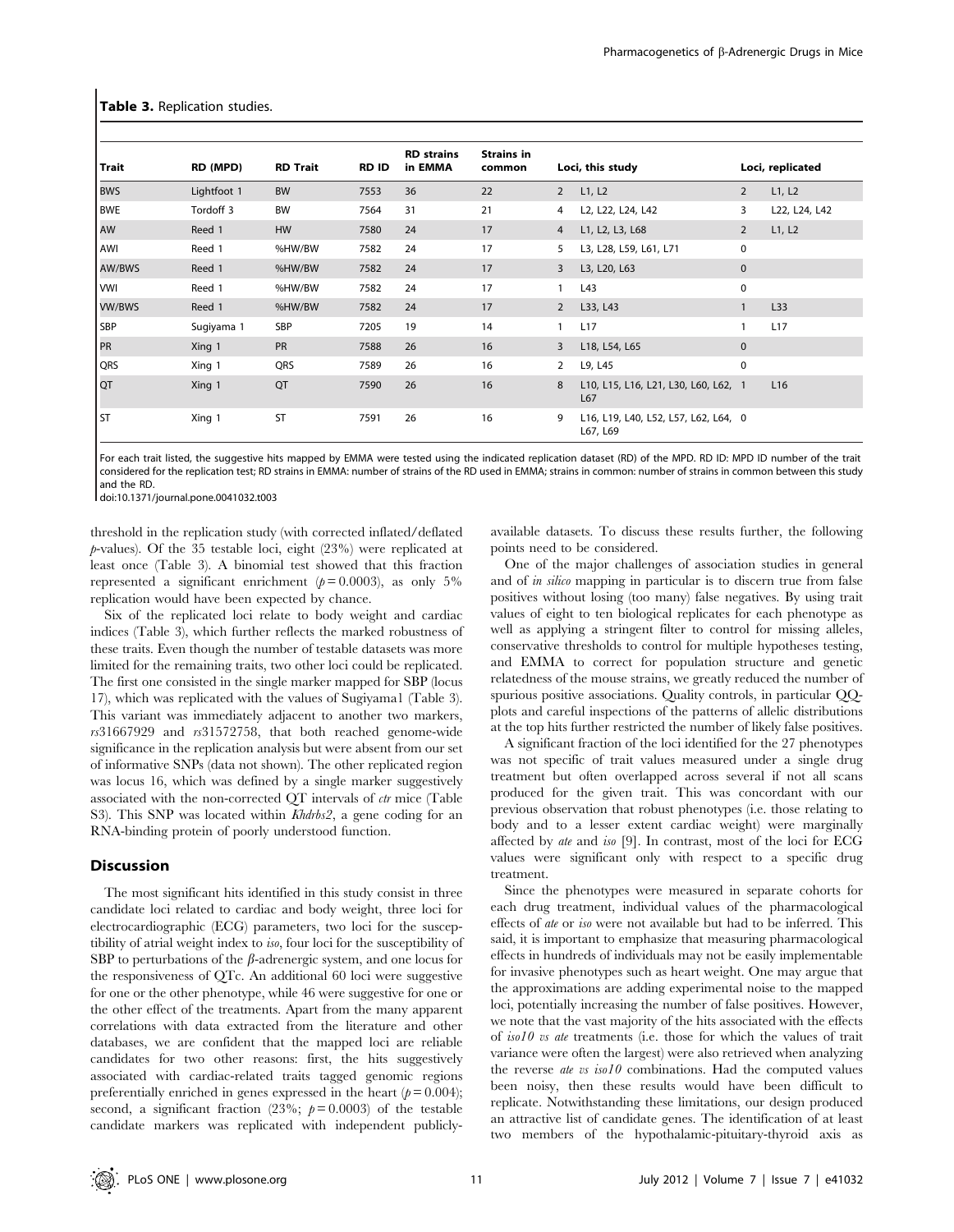putative modulators of the responsiveness of SBP to perturbations of the  $\beta$ -adrenergic system appears particularly relevant. Indeed it seems rather unlikely that such a result would emerge by pure chance. As mentioned in the corresponding chapter, the underlying markers seem to discriminate between ''SBP-responsive'' and "SBP non-responsive" strains for the considered ate and iso10 treatments. However, we reported earlier that most of the 22 mouse lines reacted to a ten-fold lower dose of iso (i.e. iso1) by reducing SBP [9]. Therefore, none of these strains can be considered as a general non-responder. Additional investigations will be required to dissect the underlying mechanisms further.

Unlike other  $\beta$ -blockers, *ate* undergoes little or no metabolism in the liver and is primarily eliminated unchanged by the kidneys [78,79]. In contrast, iso is metabolized within minutes into inactive metabolites by the liver catechol-O-methyltransferase (COMT) [80]. Since the 22 strains carry a single, identical Comt haplotype, the pharmacokinetics of both ate and iso is expected to be only marginally influenced by genetic variation of metabolizing enzymes. This seems well supported by the absence of genes involved in drug metabolism in our list of candidates. Along similar lines, we note that the 22 strains carry the same Adrb1 haplotype, *Adrb1* coding for the main subtype of  $\beta$ -adrenergic receptors in the heart.

On the principle, it is well acknowledged that computational association mapping in inbred mice provides high-resolution mapping. However, the power of this strategy greatly depends on the size and genetic diversity (recombination) of the chosen strains, the complexity of the trait studied, and the frequency of the underlying variants [20,21,81]. A panel such as our GRP is well suited to detect loci of strong genetic effects for traits of moderate complexity but has little power to uncover variants with small effect size. This is well illustrated by the relatively modest number of hits identified, that rarely exceeded a single putative locus in any genome-wide scan. Our attempts at analyzing modular phenotypes, that combined multiple traits and/or treatment conditions, did not improve this general outcome (data not shown). Thus, not only the measured traits but also the effects of the drugs are likely governed by a complex architecture of genetic variants. Our results also fit with the notion that the whole strategy is well designed to map common variants, with MAFs of the top markers typically ranging from 0.3 to 0.5.

High-resolution mapping of the mouse phylogeny recently established that the genomes of classical inbred lines were overwhelmingly of Mus musculus domesticus origin, with limited contributions from Mus musculus musculus and Mus musculus castaneus subspecies [82,83]. In the present set of strains, this translates into genomes being on average of 94.5% M. m. domesticus origin, while the remaining fraction is composed of an estimated 5.2% M. m. musculus and 0.3% M. m. castaneus haplotypes, respectively. There is also a strong bias toward multiple lines sharing the same M. m. musculus haplotype in some regions [82]. Reduced genetic diversity precludes the identification of the majority of the genetic determinants existing in natural populations and likely accounts for a large part to the moderate number of loci identified. Conversely, it may further explain the apparent large portion of the phenotypic variance explained by our candidate loci, even for otherwise naturally complex traits.

At this stage, it would be unreasonable to expect that the identified loci are the causal variants and thus should be confirmed by genotyping. Indeed, the mouse HapMap (ca 80¢000 SNPs) does not contain all of the genetic variation between the strains, which, according to the latest figures, amounts to ca 4 mio SNPs per classical inbred genome [83]. Because linkage disequilibrium (LD) regions in these mice span in the range of a megabase or more [21,83], it is likely that hundreds of linked variants exist in any implicated region. For similar reasons, discussing the identity of putative candidate genes in more details than what is provided with the results would be too premature and clearly speculative.

Even in inbred mice, mutations naturally occur at a certain rate. For the reasons mentioned above, we did not perform confirmatory genotyping and thus cannot formally exclude that one or the other marker mapped in the phenotyped animals differs from that reported in the HapMap database. While chances that such events would precisely affect the reported candidates are low, we also reasoned that the amount of genetic differences between a phenotyped animal and the genotyped animal of the same strain is anyway several orders of magnitude smaller than the genetic differences between the strains. Moreover, since many of the reported loci are supported by more than a single SNP, it seems unlikely that multiple mutation events (or genotyping errors) would simultaneously affect multiple consecutive variants in any given strain. For these reasons, we believe that natural mutation events have little impact on our general conclusions.

In summary, we have three complementary pieces of evidence in favor of the correctness of our results: first, looking at external data overlapping with our studies, we generally observed consistent behavior. Second, among the candidate genes associated with the cardiac-related traits, there is a significant enrichment for genes expressed in the heart. Third, we have accumulated a number of associations pointing to genes that have previously been implicated in cardiac functioning or whose molecular function makes such a role very plausible. Nevertheless, it is important to emphasize that further independent studies will be needed to replicate and refine the loci we identified, to map the underlying causative genes and variants, and to functionally validate them. Future experiments may include more comprehensive expression profiling across the strains and treatments, as well as properly designed replication studies. To improve statistical power and mapping resolution, one may also consider complementing the panel of inbred strains with well-chosen informative lines such as those of the Hybrid Mouse Diversity Panel [81], the Collaborative Cross [84] or wild-derived strains [82].

Knowing which genes are involved in drug response is a key step to understand the biology of the measured traits and associated diseases. Translating these findings into humans can potentially provide valuable insights into the nature of the genes and pathways that modulate inter-individual response variability to therapies with  $\beta$ -blockers or  $\beta$ -agonists. A more detailed understanding of these determinants and their relationships will ultimately lead to new or improved strategies for personalized treatment in patients suffering from cardiovascular disorders.

## Materials and Methods

#### Ethics Statement

All animal procedures described previously [9] had been approved by the "Service de la consommation et des affaires vétérinaires du canton de Vaud" (authorization n° 1649; http://www.vd.ch/fr/ autorites/departements/dse/consommation-et-affaires-veterinaires/) and were performed in accordance with the National Institutes of Health (NIH) guidelines for the care and use of laboratory animals.

## Phenotypes

The details of the phenotypic dataset were described previously [9]. The measured trait values are also available through the Mouse Phenome Database [24], a web portal that provides access to a large collection of datasets and online tools to visualize and investigate mouse phenotypes. To generate the individual values of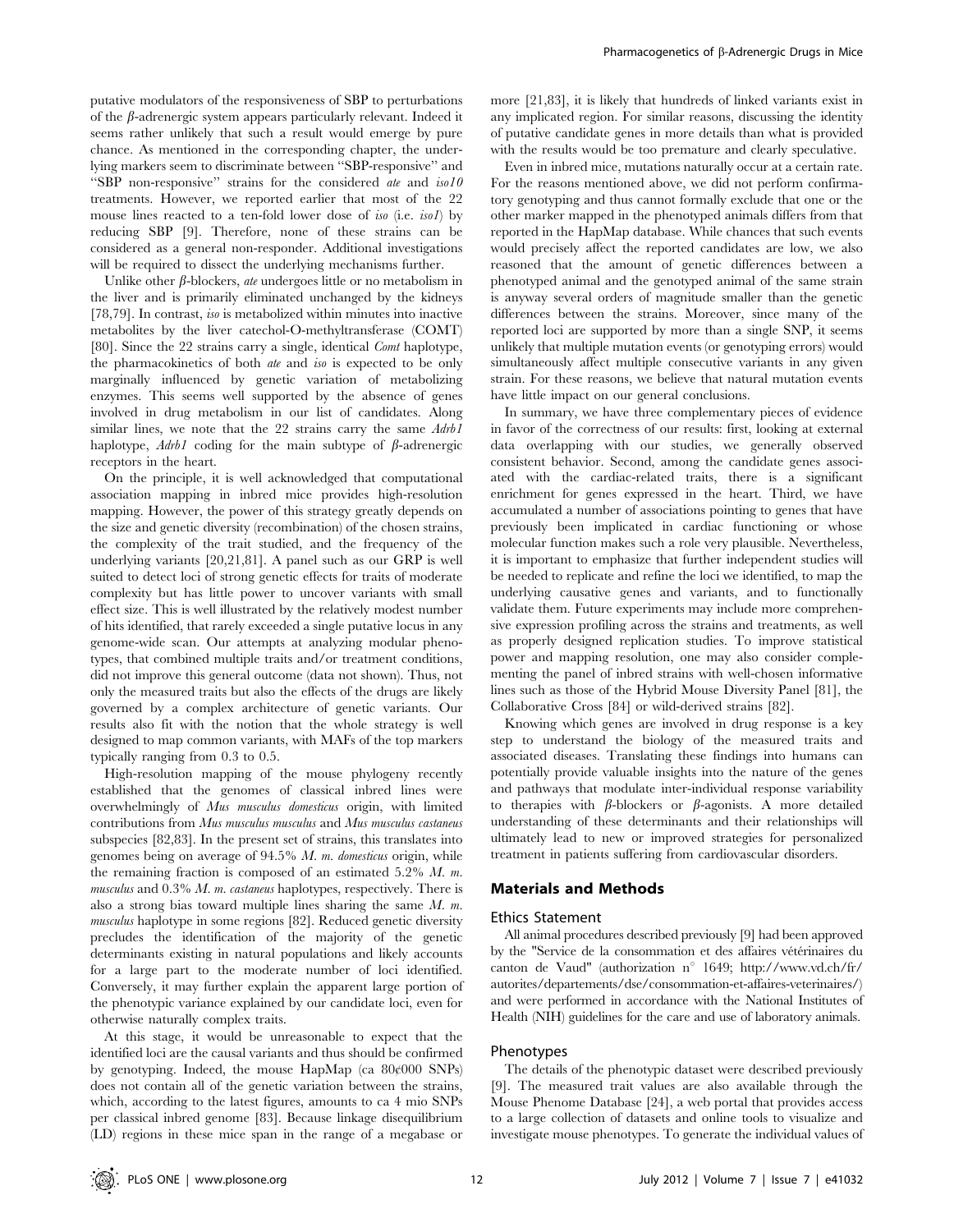trait responsiveness to ate and iso, we computed for each trait and treated mouse (ate, iso10), the difference (for Qamp, QRSarea, Samp) or the fold change (FC; all other phenotypes) between the value measured in that individual and the average value measured in the *ctr* mice of the matching strain.

#### EMMA

EMMA scans [20] were produced using non-transformed trait values and 79922 informative SNPs of the mouse HapMap resource [21]. Strain C3H/HeOuJ was excluded from the original dataset due to low genetic coverage. SNPs were declared informative if allele information was known in at least 20 of the 22 strains and a minimum of four strains carried the minor allele at the specified position. SNPs with lower minor allele frequencies (MAFs) and/or missing genotypes were indeed likely to generate spurious associations, in particular since, for rare variants, identical SDPs could often be attributed to more than one chromosomal location.

For each phenotype, four EMMA scans were generated, each one using trait values measured in a single treatment condition  $(\alpha t)$ , ate, iso1 and iso10). An exception pertains to the analysis of BWS for which a single scan integrated the values of all mice.

The significance of the associations was evaluated with an F-test (REMLt) and conservative thresholds of significance were set using the Bonferroni correction for multiple hypotheses testing. The distributions of the obtained *versus* expected genome-wide  $p$ -values were assessed by QQ-plots. Hits were declared nominally significant for *p*-values  $\leq 10^{-8}$  and suggestive for *p*-values ranging from  $10^{-6}$  to  $10^{-8}$ . The former corresponds to a strict Bonferroni threshold, as  $-\log_{10}(0.05/(47999*89)) = 7.9$ , where 47999 is the number of SDPs covered by the 79922 informative SNPs and 89 is the number of GWAS that passed QQ-plot inspection. Since such a stringent correction is likely to miss many true positives, we also reported the results at an intermediate significance range. Its upper bound of  $10^{-6}$  was motivated by estimating the number of truly independent tests. To this end we used the number of eigenvectors required to explain 99.5% of the variation of the data [85], which turned out to be 16 for our phenotypes. In order to estimate the number of independent genotypes we ran EMMA on the permuted phenotypes and looking at the smallest  $p$ -value (median *p*-value across the permutations =  $4.914 \times 10^{-4}$ ), we inferred the number of independent tests per phenotype to be its inverse (i.e. 2035). The effective total number of tests is thus equal to  $16 \times 2035$ , while the corresponding threshold is  $-log_{10}(0.05/$  $(16 \times 2035)$  = 5.8.

Whenever possible, the associations obtained as significant at positions with incomplete SDPs were manually imputed and corrected, using information of a compatible nearby variant with a fully known allele set.

The percentage of phenotypic variance explained at each locus was calculated with EMMA. Approximated values of the effects of the treatments on 25 of the 27 traits were analyzed using the same settings and filters, with the added condition that for each strain s, measured phenotype  $p_m$  and approximated phenotype  $p_a$ ,  $SD_{(p_m,s)}/SD_{(p_a,s)} < 3$ . Differences were analyzed as non-transformed values, while FCs were log-transformed prior to running EMMA.

#### Microarrays

The 30 to 40% most apical fractions of the cardiac ventricles were excised from C57BL/6J and KK/HlJ mouse hearts (n = 4 per strain), snap-frozen in liquid nitrogen, and stored at  $-70^{\circ}$ C. Tissues were homogenized with a Tissue Lyzer system in the presence of metal beads (Qiagen). Total RNA was extracted

using the mirVana isolation kit of Ambion. RNA quality was confirmed on a Bioanalyzer system (Agilent Technologies). Poly-A<sup>+</sup> RNA purification, cDNA libraries preparation, labeling and hybridization onto Affymetrix Mouse Gene 1.0 ST arrays, as well as washing and scanning of the arrays were performed at the Lausanne Genomics Technologies Facility (LGTF) following standard protocols. Each sample was analyzed on a separate array. All arrays passed standard quality controls. Statistical analyses were performed using the statistical language R (http:// www.R-project.org) and the Limma Bioconductor package  $(\text{http://www.Bioconductor.org})$ . Log<sub>2</sub> normalized expression signals were calculated from Affymetrix CEL files using the RMA algorithm.

To compute the set of expressed genes, the mixture of two Gaussian functions was fitted to the log expression values, which was bimodal (Figure S9). The first component, peaking at around 2, fitted the non-expressed genes, whereas the second component, peaking at around 6.5, fitted the expressed genes. Expressed genes are those which belong to the second component with at least 95% confidence, i.e., genes that have a log expression value higher than 3.55.

#### Supporting Information

Figure S1 Manhattan and QQ-plots for 27 traits measured in *ctr* mice. QQ-plot-based quality control is indicated as "passed" or "failed". (PDF)

Figure S2 Manhattan and QQ-plots for 26 traits measured in ate-treated mice. QQ-plot-based quality control is indicated as ''passed'' or ''failed''. (PDF)

Figure S3 Manhattan and QQ-plots for 26 traits measured in *iso1*-treated mice. QQ-plot-based quality control is indicated as ''passed'' or ''failed''. (PDF)

Figure S4 Manhattan and QQ-plots for 26 traits measured in *iso10*-treated mice. QQ-plot-based quality control is indicated as ''passed'' or ''failed''. (PDF)

Figure S5 Manhattan and QQ-plots for the effects of iso10 treatment on 25 traits.  $QQ$ -plot-based quality control is indicated as ''passed'' or failed''. Phenotypes for which any of the differences between an individual trait value and its matching mean strain value exceeded 3 SD are labelled as ''var test failed''. (PDF)

Figure S6 Manhattan and QQ-plots for the effects of ate treatment on 25 traits. QQ-plot-based quality control is indicated as ''passed'' or failed''. Phenotypes for which any of the differences between an individual trait value and its matching mean strain value exceeded 3 SD are labelled as ''var test failed''. (PDF)

Figure S7 Manhattan and QQ-plots for the effects of iso10 vs ate treatments on 25 traits. QQ-plot-based quality control is indicated as ''passed'' or failed''. Phenotypes for which any of the differences between an individual trait value and its matching mean strain value exceeded 3 SD are labelled as ''var test failed''.

(PDF)

Figure S8 Manhattan and QQ-plots for the effects of ate vs iso10 treatments on 25 traits. QQ-plot-based quality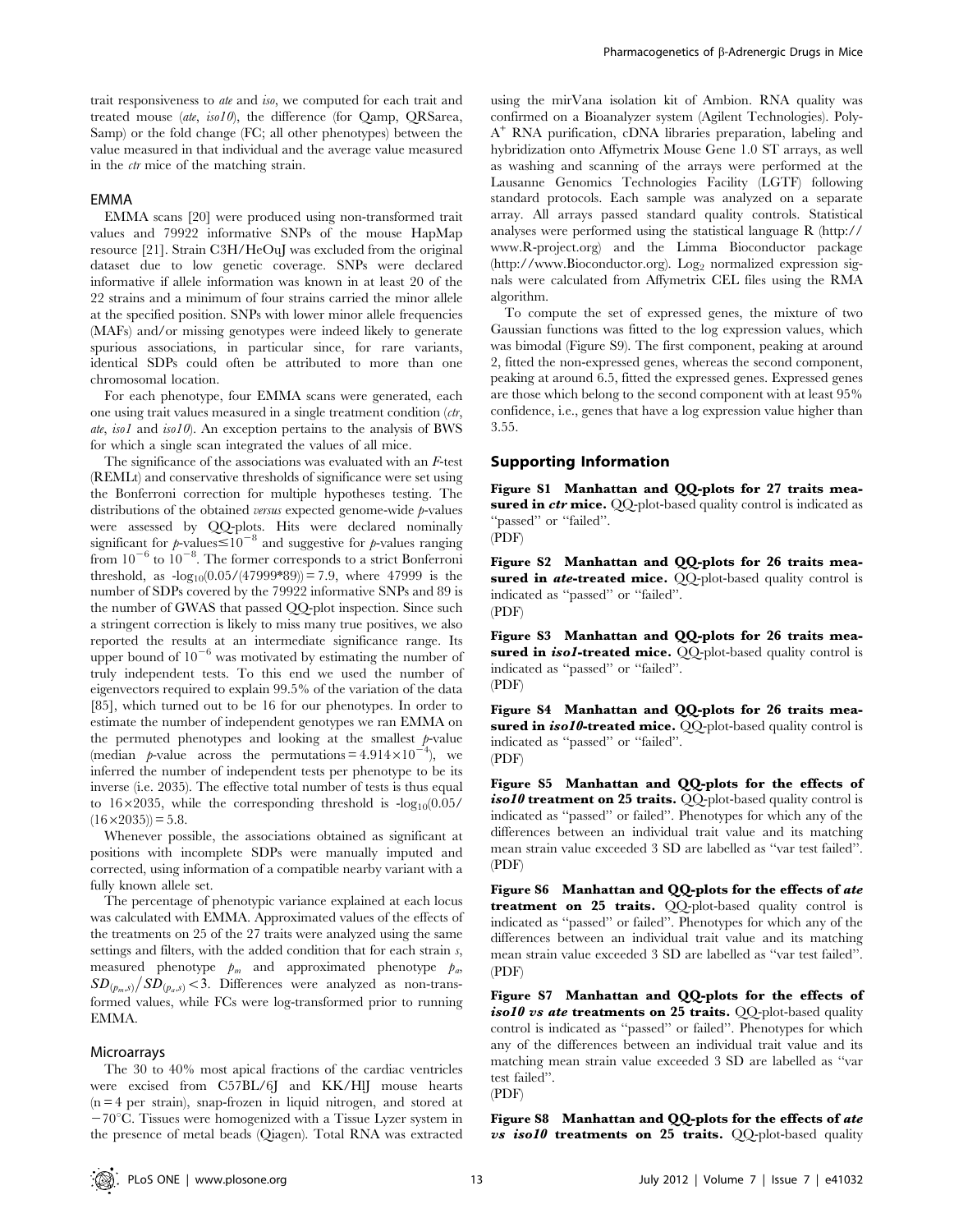control is indicated as ''passed'' or failed''. Phenotypes for which any of the differences between an individual trait value and its matching mean strain value exceeded 3 SD are labelled as ''var test failed''.

(PDF)

Figure S9 Distribution of cardiac mRNA expression levels as measured by microarrays. The mixture of two Gaussian functions was fitted to the log expression values. The first component, peaking at around 2, fits the non-expressed genes, whereas the second component, peaking at around 6.5, fits the expressed genes. Non-expressed genes are those which belong to the first component with at least 95% confidence, i.e., those genes that have a log expression value less than 2.33 (red line). (PDF)

Figure S10 Boxplots showing the SBP values of 22 strains treated with ate (in red) and iso10 (in blue). Strains are segregated according to their genotype at marker rs29354390 in Trhrde (locus AE6). (PDF)

Figure S11 Analysis flowchart. This flowchart summarizes the analysis of the 27 phenotypes measured across the 22 inbred strains. Details referring to the boxes shaded in grey have been published previously [9]. These phenotypes are also freely available through the Mouse Phenome Database (project Maurer1; http://phenome.jax.org/). Analyses of the drug responses were performed following a similar scheme, except that the values were not physically measured in individual mice but approximated, as detailed in the main text.

(PDF)

Table S1 Phenotypes and abbreviations used in this study. (XLS)

Table S2 Heritabilities  $(\bm{h}^2)$  for 27 traits and trait responsiveness to ate and iso, as computed by EMMA. The values of the genetic variance components for the various traits and responses were computed by fitting EMMA without any SNP but just using the kinship matrix [20]. On average, the

#### References

- 1. Hollenberg NK (2005) The role of beta-blockers as a cornerstone of cardiovascular therapy. Am J Hypertens 18: 165S–168S.
- 2. Chrysant SG, Chrysant GS, Dimas B (2008) Current and future status of betablockers in the treatment of hypertension. Clin Cardiol 31: 249–252.
- 3. Gillies M, Bellomo R, Doolan L, Buxton B (2005) Bench-to-bedside review: Inotropic drug therapy after adult cardiac surgery – a systematic literature review. Crit Care 9: 266–279.
- 4. Prenner BM (2008) Role of long-acting beta2-adrenergic agonists in asthma management based on updated asthma guidelines. Curr Opin Pulm Med 14: 57–63.
- 5. Osadchii OE (2007) Cardiac hypertrophy induced by sustained betaadrenoreceptor activation: pathophysiological aspects. Heart Fail Rev 12: 66– 86.
- 6. Johnson JA, Liggett SB (2011) Cardiovascular pharmacogenomics of adrenergic receptor signaling: clinical implications and future directions. Clin Pharmacol Ther 89: 366–378.
- 7. Sears MR (2002) Adverse effects of beta-agonists. J Allergy Clin Immunol 110: S322–S328.
- 8. Navare HA, Frye RF, Cooper-Dehoff RM, Shuster JJ, Hall K, et al. (2010) Atenolol exposure and risk for development of adverse metabolic effects: a pilot study. Pharmacotherapy 30: 872–878.
- 9. Berthonneche C, Peter B, Schupfer F, Hayoz P, Kutalik Z, et al. (2009) Cardiovascular response to beta-adrenergic blockade or activation in 23 inbred mouse strains. PLoS ONE 4: e6610.
- 10. Kurnik D, Li C, Sofowora GG, Friedman EA, Muszkat M, et al. (2008) Beta-1 adrenoceptor genetic variants and ethnicity independently affect response to beta-blockade. Pharmacogenet Genomics 18: 895–902.

heritabilities for the effects of iso10 or iso10 vs ate were ca 10 to15% lower than those of the measured traits, indicating that a significant fraction of trait responsiveness to these treatments was genetically determined. In contrast, the values for the effects of ate were lower (typically  $h^2$ <0.5), consistent with our previous observation that the phenotypic changes induced by  $\beta$ -blockade were moderate for most phenotypes [9]. NA: not applicable; ND: not done.

(XLS)

Table S3 Suggestive and significant hits mapped for the 27 traits. For each SNP, the association scores are given as the negative logarithm of the p-values calculated in EMMA, across the 105 genome-wide scans (columns K to DK). The data are ranked by position, from chr 1 to chr 17 (rows 5 to 391). (XLS)

Table S4 Suggestive and significant hits mapped for the effects of the treatments. For each SNP, the association scores are given as the negative logarithm of the p-values calculated in EMMA across 201 genome-wide scans (columns L to HD). The data are ranked by position, from chr 1 to chr 19 (rows 4 to 217). (XLS)

Table S5 Log<sub>2</sub> normalized cardiac expression values of the main candidate genes. Transcripts were measured by microarrays in the cardiac ventricles of untreated C57BL/6J and KK/HIJ mice  $(n = 4$  per strain). Values were calculated from Affymetrix CEL files using the RMA algorithm. Data are listed by probeset and are ranked by locus. (XLS)

#### Acknowledgments

We thank the LGTF for microarray support and Drs Zoltan Kutalik and Corinne Berthonneche for their valuable feedback and comments.

## Author Contributions

Conceived and designed the experiments: MH BP HA TP JSB SB FM. Performed the experiments: MH BP FS FM. Analyzed the data: MH BP HMK EE SB FM. Wrote the paper: MH SB JSB FM.

- 11. Dishy V, Sofowora GG, Xie HG, Kim RB, Byrne DW, et al. (2001) The effect of common polymorphisms of the beta2-adrenergic receptor on agonist-mediated vascular desensitization. N Engl J Med 345: 1030–1035.
- 12. Sofowora GG, Dishy V, Muszkat M, Xie HG, Kim RB, et al. (2003) A common beta1-adrenergic receptor polymorphism (Arg389Gly) affects blood pressure response to beta-blockade. Clin Pharmacol Ther 73: 366–371.
- 13. Garovic VD, Joyner MJ, Dietz NM, Boerwinkle E, Turner ST (2003) Beta(2) adrenergic receptor polymorphism and nitric oxide-dependent forearm blood flow responses to isoproterenol in humans. J Physiol 546: 583-589.
- 14. Filigheddu F, Argiolas G, Degortes S, Zaninello R, Frau F, et al. (2010) Haplotypes of the adrenergic system predict the blood pressure response to betablockers in women with essential hypertension. Pharmacogenomics 11: 319–325.
- 15. Kurnik D, Cunningham AJ, Sofowora GG, Kohli U, Li C, et al. (2009) GRK5 Gln41Leu polymorphism is not associated with sensitivity to beta(1)-adrenergic blockade in humans. Pharmacogenomics 10: 1581–1587.
- 16. Liggett SB, Cresci S, Kelly RJ, Syed FM, Matkovich SJ, et al. (2008) A GRK5 polymorphism that inhibits beta-adrenergic receptor signaling is protective in heart failure. Nat Med 14: 510–517.
- 17. Dorn GW, 2nd, Liggett SB (2009) Mechanisms of pharmacogenomic effects of genetic variation within the cardiac adrenergic network in heart failure. Mol Pharmacol 76: 466–480.
- 18. Daly AK (2010) Genome-wide association studies in pharmacogenomics. Nat Rev Genet 11: 241–246.
- 19. Hindorff LA, Sethupathy P, Junkins HA, Ramos EM, Mehta JP, et al. (2009) Potential etiologic and functional implications of genome-wide association loci for human diseases and traits. Proc Natl Acad Sci USA 106: 9362–9367.
- 20. Kang HM, Zaitlen NA, Wade CM, Kirby A, Heckerman D, et al. (2008) Efficient control of population structure in model organism association mapping. Genetics 178: 1709–1723.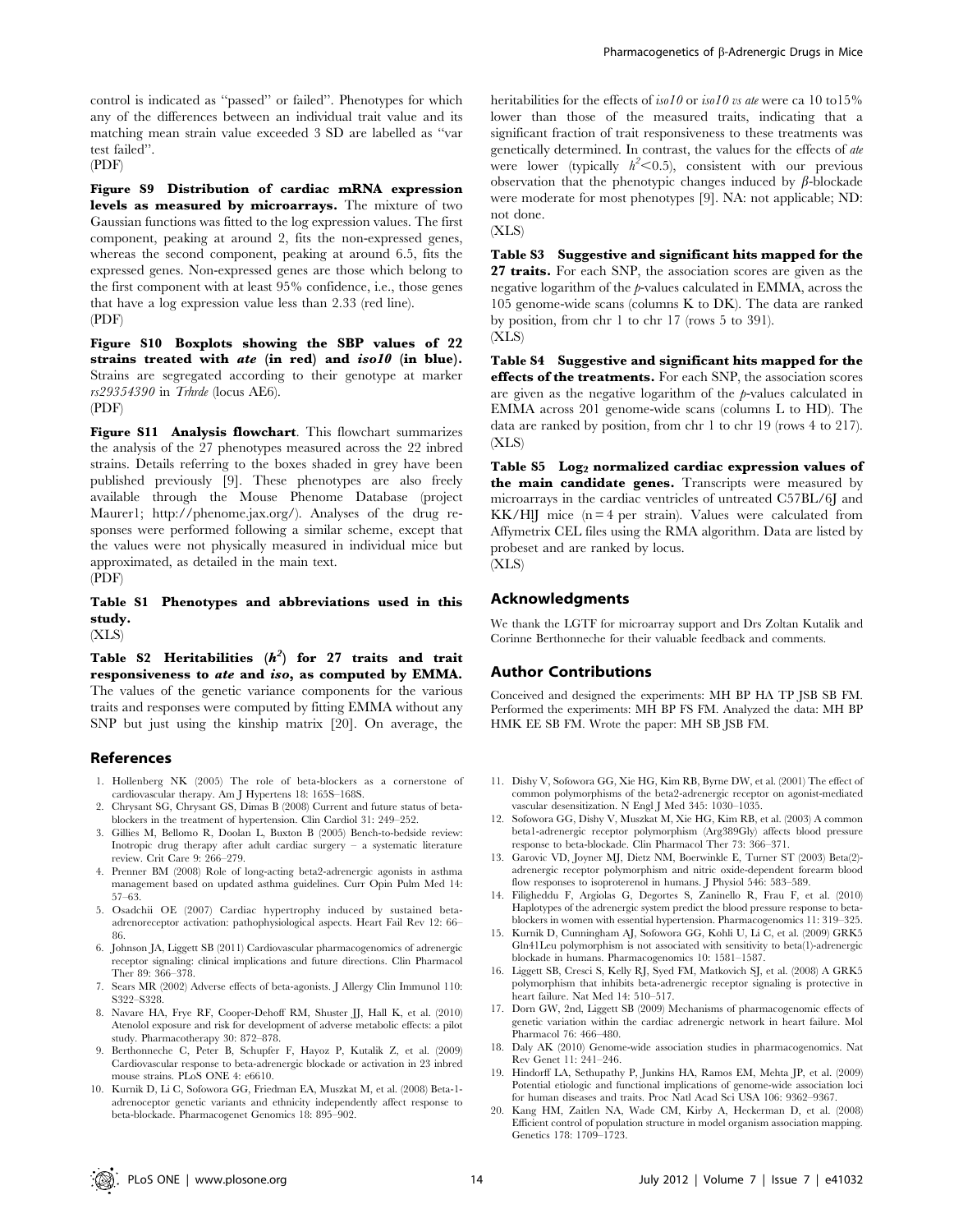- 21. Kirby A, Kang HM, Wade CM, Cotsapas C, Kostem E, et al. (2010) Fine mapping in 94 inbred mouse strains using a high-density haplotype resource. Genetics 185: 1081–1095.
- 22. Blake JA, Bult CJ, Kadin JA, Richardson JE, Eppig JT (2011) The Mouse Genome Database (MGD): premier model organism resource for mammalian genomics and genetics. Nucleic Acids Res 39: D842–D848.
- 23. Shimoyama M, Smith JR, Hayman T, Laulederkind S, Lowry T, et al. (2011) RGD: a comparative genomics platform. Hum Genomics 5: 124–129.
- 24. Grubb SC, Maddatu TP, Bult CJ, Bogue MA (2009) Mouse phenome database. Nucleic Acids Res 37: D720–D730.
- 25. Hou SC, Chan LW, Chou YC, Su CY, Chen X, et al. (2009) Ankrd17, an ubiquitously expressed ankyrin factor, is essential for the vascular integrity during embryogenesis. FEBS Lett 583: 2765–2771.
- 26. Koltes JE, Mishra BP, Kumar D, Kataria RS, Totir LR, et al. (2009) A nonsense mutation in cGMP-dependent type II protein kinase (PRKG2) causes dwarfism in American Angus cattle. Proc Natl Acad Sci USA 106: 19250–19255.
- 27. Pfeifer A, Aszodi A, Seidler U, Ruth P, Hofmann F, et al. (1996) Intestinal secretory defects and dwarfism in mice lacking cGMP-dependent protein kinase II. Science 274: 2082–2086.
- 28. Stoll M, Cowley AW, Jr., Tonellato PJ, Greene AS, Kaldunski ML, et al. (2001) A genomic-systems biology map for cardiovascular function. Science 294: 1723– 1726.
- 29. Gudbjartsson DF, Walters GB, Thorleifsson G, Stefansson H, Halldorsson BV, et al. (2008) Many sequence variants affecting diversity of adult human height. Nat Genet 40: 609–615.
- 30. Lango Allen H, Estrada K, Lettre G, Berndt SI, Weedon MN, et al. (2010) Hundreds of variants clustered in genomic loci and biological pathways affect human height. Nature 467: 832–838.
- 31. Soranzo N, Rivadeneira F, Chinappen-Horsley U, Malkina I, Richards JB, et al. (2009) Meta-analysis of genome-wide scans for human adult stature identifies novel Loci and associations with measures of skeletal frame size. PLoS Genet 5: e1000445.
- 32. Dahlman I, Dicker A, Jiao H, Kere J, Blomqvist L, et al. (2007) A common haplotype in the G-protein-coupled receptor gene GPR74 is associated with leanness and increased lipolysis. Am J Hum Genet 80: 1115–1124.
- 33. Newton-Cheh C, Johnson T, Gateva V, Tobin MD, Bochud M, et al. (2009) Genome-wide association study identifies eight loci associated with blood pressure. Nat Genet 41: 666–676.
- 34. Duong C, Charron S, Xiao C, Hamet P, Menard A, et al. (2006) Distinct quantitative trait loci for kidney, cardiac, and aortic mass dissociated from and associated with blood pressure in Dahl congenic rats. Mamm Genome 17: 1147– 1161.
- 35. Arnett DK, Devereux RB, Rao DC, Li N, Tang W, et al. (2009) Novel genetic variants contributing to left ventricular hypertrophy: the HyperGEN study. J Hypertens 27: 1585–1593.
- 36. Lovely RS, Yang Q, Massaro JM, Wang J, D'Agostino RB, Sr., et al. (2011) Assessment of genetic determinants of the association of gamma' fibrinogen in relation to cardiovascular disease. Arterioscler Thromb Vasc Biol 31: 2345– 2352.
- 37. He W, Zhang L, Ni A, Zhang Z, Mirotsou M, et al. (2010) Exogenously administered secreted frizzled related protein 2 (Sfrp2) reduces fibrosis and improves cardiac function in a rat model of myocardial infarction. Proc Natl Acad Sci USA 107: 21110–21115.
- 38. Kobayashi K, Luo M, Zhang Y, Wilkes DC, Ge G, et al. (2009) Secreted Frizzled-related protein 2 is a procollagen C proteinase enhancer with a role in fibrosis associated with myocardial infarction. Nat Cell Biol 11: 46–55.
- 39. Kleinridders A, Pogoda HM, Irlenbusch S, Smyth N, Koncz C, et al. (2009) PLRG1 is an essential regulator of cell proliferation and apoptosis during vertebrate development and tissue homeostasis. Mol Cell Biol 29: 3173–3185.
- 40. Franchi-Gazzola R, Dall'Asta V, Sala R, Visigalli R, Bevilacqua E, et al. (2006) The role of the neutral amino acid transporter SNAT2 in cell volume regulation. Acta Physiol (Oxf) 187: 273–283.
- 41. Vasan RS, Larson MG, Aragam J, Wang TJ, Mitchell GF, et al. (2007) Genome-wide association of echocardiographic dimensions, brachial artery endothelial function and treadmill exercise responses in the Framingham Heart Study. BMC Med Genet 8 Suppl 1: S2.
- 42. Al Moamen NJ, Prasad V, Bodi I, Miller ML, Neiman ML, et al. (2011) Loss of the AE3 anion exchanger in a hypertrophic cardiomyopathy model causes rapid decompensation and heart failure. J Mol Cell Cardiol 50: 137–146.
- 43. Prasad V, Bodi I, Meyer JW, Wang Y, Ashraf M, et al. (2008) Impaired cardiac contractility in mice lacking both the AE3 Cl $-$ /HCO3- exchanger and the NKCC1 Na+-K+-2Cl- cotransporter: effects on Ca2+ handling and protein phosphatases. J Biol Chem 283: 31303–31314.
- 44. Kato N, Hyne G, Bihoreau MT, Gauguier D, Lathrop GM, et al. (1999) Complete genome searches for quantitative trait loci controlling blood pressure and related traits in four segregating populations derived from Dahl hypertensive rats. Mamm Genome 10: 259–265.
- 45. Shima H, Pende M, Chen Y, Fumagalli S, Thomas G, et al. (1998) Disruption of the p70(s6k)/p85(s6k) gene reveals a small mouse phenotype and a new functional S6 kinase. EMBO J 17: 6649–6659.
- 46. Pende M, Kozma SC, Jaquet M, Oorschot V, Burcelin R, et al. (2000) Hypoinsulinaemia, glucose intolerance and diminished beta-cell size in S6K1 deficient mice. Nature 408: 994–997.
- 47. Sayed D, Rane S, Lypowy J, He M, Chen IY, et al. (2008) MicroRNA-21 Targets Sprouty2 and Promotes Cellular Outgrowths. Mol Biol Cell 19: 3272– 3282.
- 48. Cheng Y, Ji R, Yue J, Yang J, Liu X, et al. (2007) MicroRNAs Are Aberrantly Expressed in Hypertrophic Heart. Do They Play a Role in Cardiac Hypertrophy? Am J Pathol 170: 1831–1840.
- 49. Tatsuguchi M, Seok HY, Callis TE, Thomson JM, Chen JF, et al. (2007) Expression of microRNAs is dynamically regulated during cardiomyocyte hypertrophy. J Mol Cell Cardiol 42: 1137–1141.
- 50. Sayed D, Hong C, Chen IY, Lypowy J, Abdellatif M (2007) MicroRNAs play an essential role in the development of cardiac hypertrophy. Circ Res 100: 416– 424.
- 51. Thum T, Gross C, Fiedler J, Fischer T, Kissler S, et al. (2008) MicroRNA-21 contributes to myocardial disease by stimulating MAP kinase signalling in fibroblasts. Nature 456: 980–984.
- 52. Roy S, Khanna S, Hussain SR, Biswas S, Azad A, et al. (2009) MicroRNA expression in response to murine myocardial infarction: miR-21 regulates fibroblast metalloprotease-2 via phosphatase and tensin homologue. Cardiovasc Res 82: 21–29.
- 53. Thorleifsson G, Walters GB, Gudbjartsson DF, Steinthorsdottir V, Sulem P, et al. (2009) Genome-wide association yields new sequence variants at seven loci that associate with measures of obesity. Nat Genet 41: 18–24.
- 54. Speliotes EK, Willer CJ, Berndt SI, Monda KL, Thorleifsson G, et al. (2010) Association analyses of 249,796 individuals reveal 18 new loci associated with body mass index. Nat Genet 42: 937–948.
- 55. Wang K, Zhang H, Bloss CS, Duvvuri V, Kaye W, et al. (2010) A genome-wide association study on common SNPs and rare CNVs in anorexia nervosa. Mol Psychiatry 16: 949–959.
- 56. Levy D, Ehret GB, Rice K, Verwoert GC, Launer LJ, et al. (2009) Genomewide association study of blood pressure and hypertension. Nat Genet 41: 677– 687.
- 57. Ehret GB, Munroe PB, Rice KM, Bochud M, Johnson AD, et al. (2011) Genetic variants in novel pathways influence blood pressure and cardiovascular disease risk. Nature 478: 103–109.
- 58. Tsukahara C, Sugiyama F, Paigen B, Kunita S, Yagami K (2004) Blood pressure in 15 inbred mouse strains and its lack of relation with obesity and insulin resistance in the progeny of an NZO/HILtJ x C3H/HeJ intercross. Mamm Genome 15: 943–950.
- 59. Moreno C, Dumas P, Kaldunski ML, Tonellato PJ, Greene AS, et al. (2003) Genomic map of cardiovascular phenotypes of hypertension in female Dahl S rats. Physiol Genomics 15: 243–257.
- 60. Smits P, Li P, Mandel J, Zhang Z, Deng JM, et al. (2001) The transcription factors L-Sox5 and Sox6 are essential for cartilage formation. Dev Cell 1: 277– 290.
- 61. Pfeufer A, van Noord C, Marciante KD, Arking DE, Larson MG, et al. (2010) Genome-wide association study of PR interval. Nat Genet 42: 153–159.
- 62. Eijgelsheim M, Newton-Cheh C, Sotoodehnia N, de Bakker PI, Muller M, et al. (2010) Genome-wide association analysis identifies multiple loci related to resting heart rate. Hum Mol Genet 19: 3885–3894.
- 63. Boyer JG, Bernstein MA, Boudreau-Lariviere C (2010) Plakins in striated muscle. Muscle Nerve 41: 299–308.
- 64. Sonnenberg A, Liem RK (2007) Plakins in development and disease. Exp Cell Res 313: 2189–2203.
- 65. Boyer JG, Bhanot K, Kothary R, Boudreau-Lariviere C (2010) Hearts of dystonia musculorum mice display normal morphological and histological features but show signs of cardiac stress. PLoS ONE 5: e9465.
- 66. Guo L, Degenstein L, Dowling J, Yu QC, Wollmann R, et al. (1995) Gene targeting of BPAG1: abnormalities in mechanical strength and cell migration in stratified epithelia and neurologic degeneration. Cell 81: 233–243.
- 67. Nishimura-Akiyoshi S, Niimi K, Nakashiba T, Itohara S (2007) Axonal netrin-Gs transneuronally determine lamina-specific subdendritic segments. Proc Natl Acad Sci USA 104: 14801–14806.
- 68. Akiyama H, Chaboissier MC, Behringer RR, Rowitch DH, Schedl A, et al. (2004) Essential role of Sox9 in the pathway that controls formation of cardiac valves and septa. Proc Natl Acad Sci USA 101: 6502–6507.
- 69. Zaritsky JJ, Redell JB, Tempel BL, Schwarz TL (2001) The consequences of disrupting cardiac inwardly rectifying K(+) current (I(K1)) as revealed by the targeted deletion of the murine Kir2.1 and Kir2.2 genes. J Physiol 533: 697–710.
- 70. Vaidyanathan R, Taffet SM, Vikstrom KL, Anumonwo JM (2010) Regulation of cardiac inward rectifier potassium current (I(K1)) by synapse-associated protein-97. J Biol Chem 285: 28000–28009.
- 71. Koumi S, Backer CL, Arentzen CE, Sato R (1995) Beta-Adrenergic modulation of the inwardly rectifying potassium channel in isolated human ventricular myocytes. Alteration in channel response to beta-adrenergic stimulation in failing human hearts. J Clin Invest 96: 2870–2881.
- 72. Pfeufer A, Sanna S, Arking DE, Muller M, Gateva V, et al. (2009) Common variants at ten loci modulate the QT interval duration in the QTSCD Study. Nat Genet 41: 407–414.
- 73. Garcia SI, Pirola CJ (2005) Thyrotropin-releasing hormone in cardiovascular pathophysiology. Regul Pept 128: 239–246.
- 74. Suzuki S, Pilowsky P, Minson J, Arnolda L, Llewellyn-Smith I, et al. (1995) Antisense to thyrotropin releasing hormone receptor reduces arterial blood pressure in spontaneously hypertensive rats. Circ Res 77: 679–683.